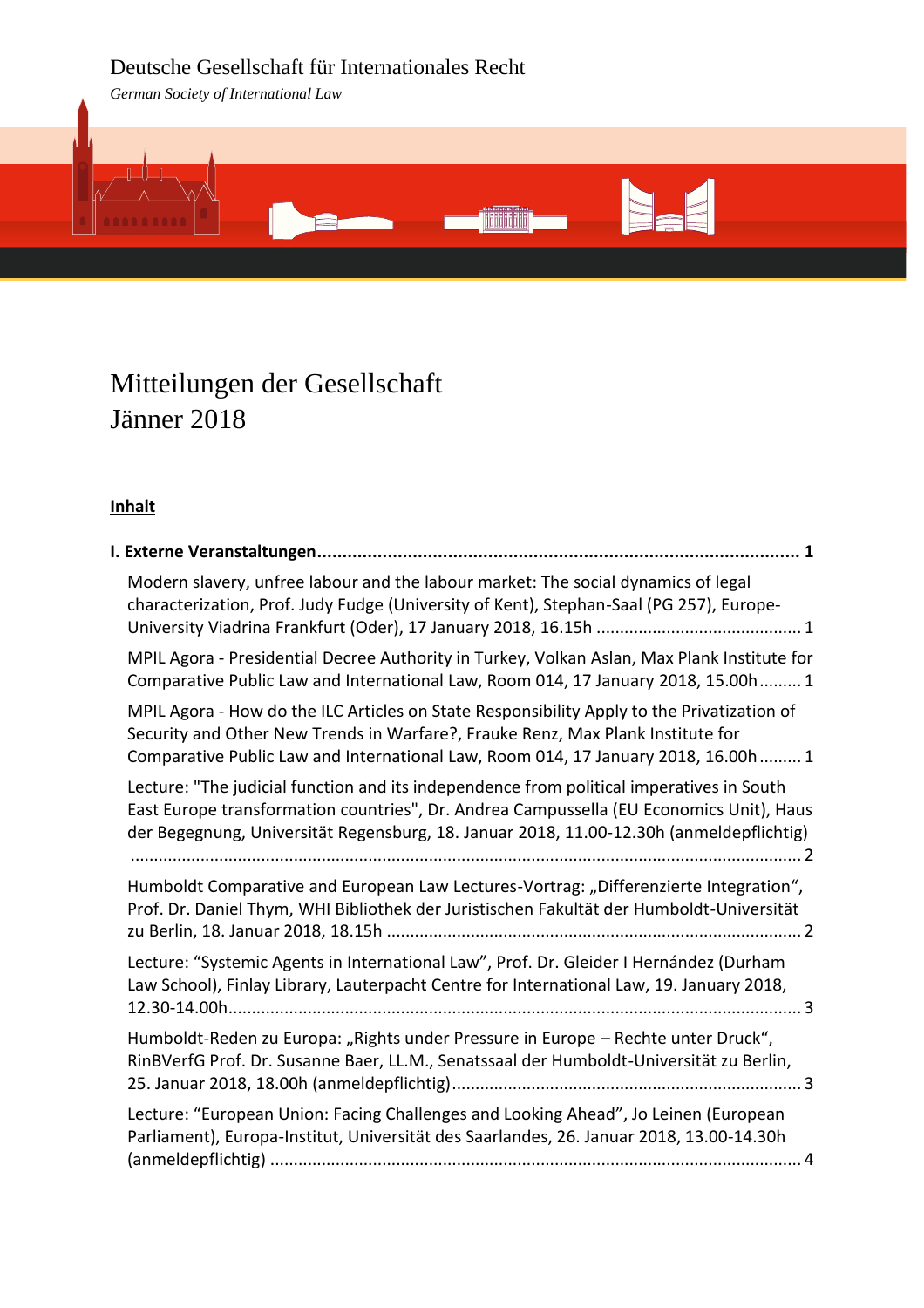| Lecture: "Psychoanalyzing International Law", Dr. Matthew Nicholson (Durham Law<br>School), Finlay Library, Lauterpacht Centre for International Law, 26. January 2018, 12.30-                                                                                                   |
|----------------------------------------------------------------------------------------------------------------------------------------------------------------------------------------------------------------------------------------------------------------------------------|
| Humboldt-Rede zu Europa: "Constitutional Courts as Lock-Gates in the World of<br>International-National Tension", Prof. Dr. Ineta Ziemele, Festsaal der Humboldt-                                                                                                                |
| Seminar on EU Governance with Prof. Mark Dawson, Hertie School of Governance Berlin,                                                                                                                                                                                             |
| Lecture: "Whose Authority? The Human Rights Committee and the Interpretation of the<br>ICCPR", Prof. Photini Pazartzis (National and Kapodistrian University of Athens), Finlay<br>Library, Lauterpacht Centre for International Law, 2. February 2018, 12.30-14.00h 6           |
| Transitional justice in times of economic collapse: A case study, Ragnar Hjalmarsson,<br>Hertie School of Governance Berlin, Room 3.65, 7 February 2018, 14.00h (please register)6                                                                                               |
| Lecture: "Refracting international law ideas through the prism of the common law: act of<br>state is (almost) dead, long live act of state!", Sean Aughey (Independent Barrister), Finlay<br>Library, Lauterpacht Centre for International Law, 16 February 2018, 12.30-14.00h 7 |
| Frankfurt Investment Law Workshop 2018: International Investment Law and                                                                                                                                                                                                         |
| Lecture: "Religiöse Gerichtsbarkeit und religiöses Recht im modernen Staat: Saudi-Arabien<br>- Israel - Indien - Deutschland", Prof. Karl Kreuzer (Universität Würzburg), Kloster                                                                                                |
|                                                                                                                                                                                                                                                                                  |
| Eine Stelle als Wissenschaftliche/r Mitarbeiter/in (100%), Max-Planck-Institut für<br>ausländisches öffentliches Recht und Völkerrecht, Arbeitsgruppe "Towards a<br>Proceduralization of International Law?", Prof. Dr. Heike Krieger (keine Bewerbungsfrist)                    |
|                                                                                                                                                                                                                                                                                  |
| Eine Stelle als Studentische*r Mitarbeiter*in (30h/M), Max-Planck-Institut für<br>ausländisches und internationales Strafrecht, Referat Grossbritannien, Dr. Benjamin Vogel                                                                                                      |
| Eine Stelle als Studentische*r Mitarbeiter*in (30h/M), Max-Planck-Institut für<br>ausländisches und internationales Strafrecht, FB Terrorismus und Strafverfahren, Dr.                                                                                                           |
| One position as Senior Researcher CT/ ICL (100%; 38h per week), T.M.C. Asser Instituut,<br>within research strand on 'Human Dignity and Human Security in International and                                                                                                      |
| Eine W1-Professur (mit Tenure Track nach W2) für Öffentliches Recht und<br>Menschenrechte, Justus-Liebig-Universität Gießen (Bewerbungsfrist: 8. Februar 2018) 14                                                                                                                |
| Eine Stelle als Akademische/r Mitarbeiter/in (50%), Europa Universität Viadrina Frankfurt<br>(Oder), Lehrstuhl für Öffentliches Recht, insbesondere Europarecht, Prof. Dr. Karsten                                                                                               |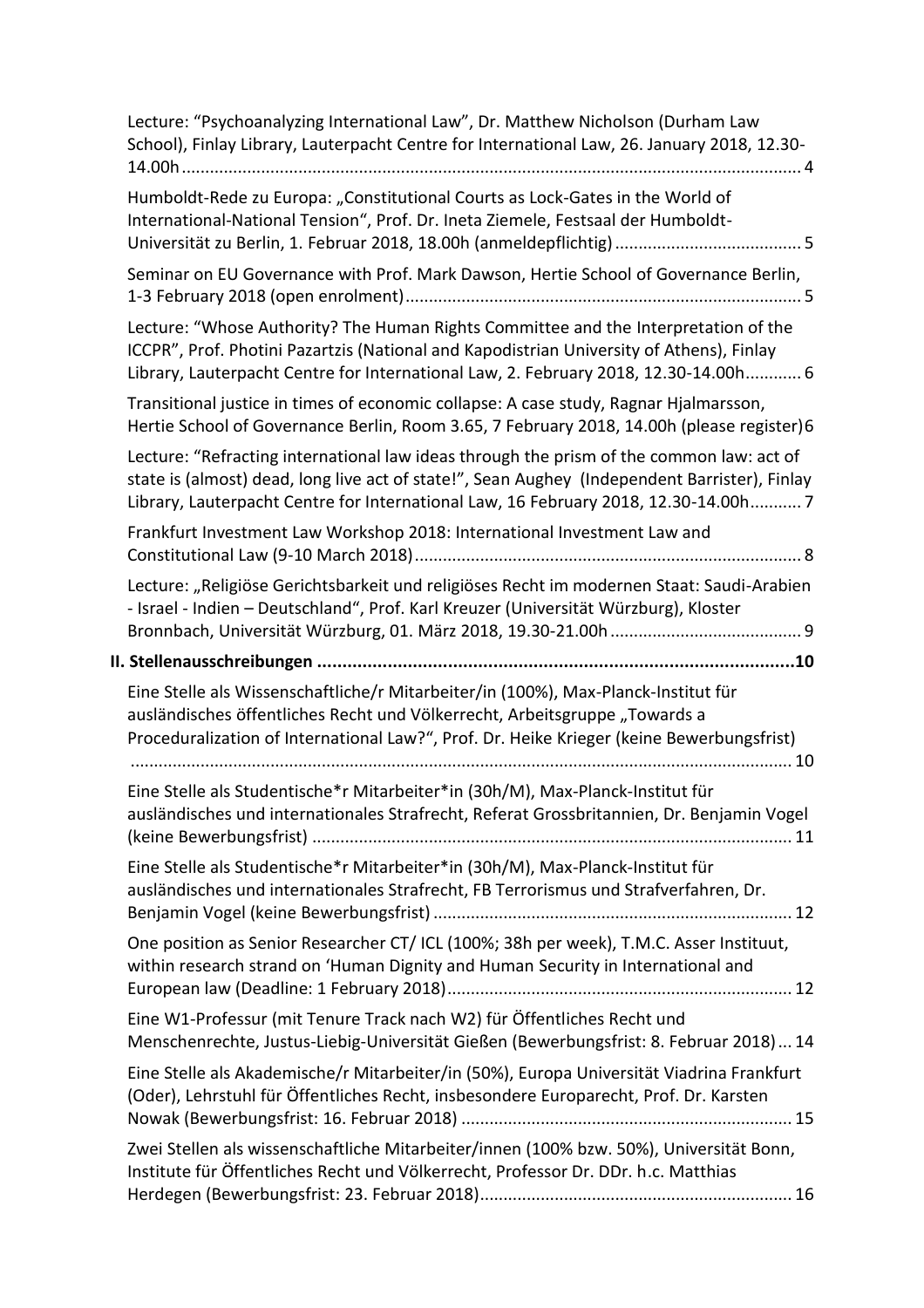| Call for Papers Call for Papers: "Coloquios de Derecho Internacional" Annual Conference,<br>Universidad de La Frontera Law & Business School (Chile), 1 May and 1 June 2018, Pucón,                                                                              |  |
|------------------------------------------------------------------------------------------------------------------------------------------------------------------------------------------------------------------------------------------------------------------|--|
| Appel à Contributions, Le principe d'autodétermination un siècle après le traité de<br>Versailles: d'hier à aujourd'hui - et demain ? Atelier des jeunes chercheurs Université de<br>Strasbourg, les 26 et 27 septembre 2018 (Deadline 28 Février 2018) 17       |  |
| International Bio Law and Universality: The Role of International Organizations and<br>International Courts in this Field, ESIL IG on International Bio Law, 13 September 2018,<br>University of Manchester (Deadline for abstract submission: 30 April 2018) 18 |  |
|                                                                                                                                                                                                                                                                  |  |
| Human Rights Law course, Academy of European Law, European University Institute, 18 -                                                                                                                                                                            |  |
| The Law of the European Union course, Academy of European Law, European University<br>Institute, 2 - 13 July 2018, Florence, Italy (Deadline: 16 April 2018)  20                                                                                                 |  |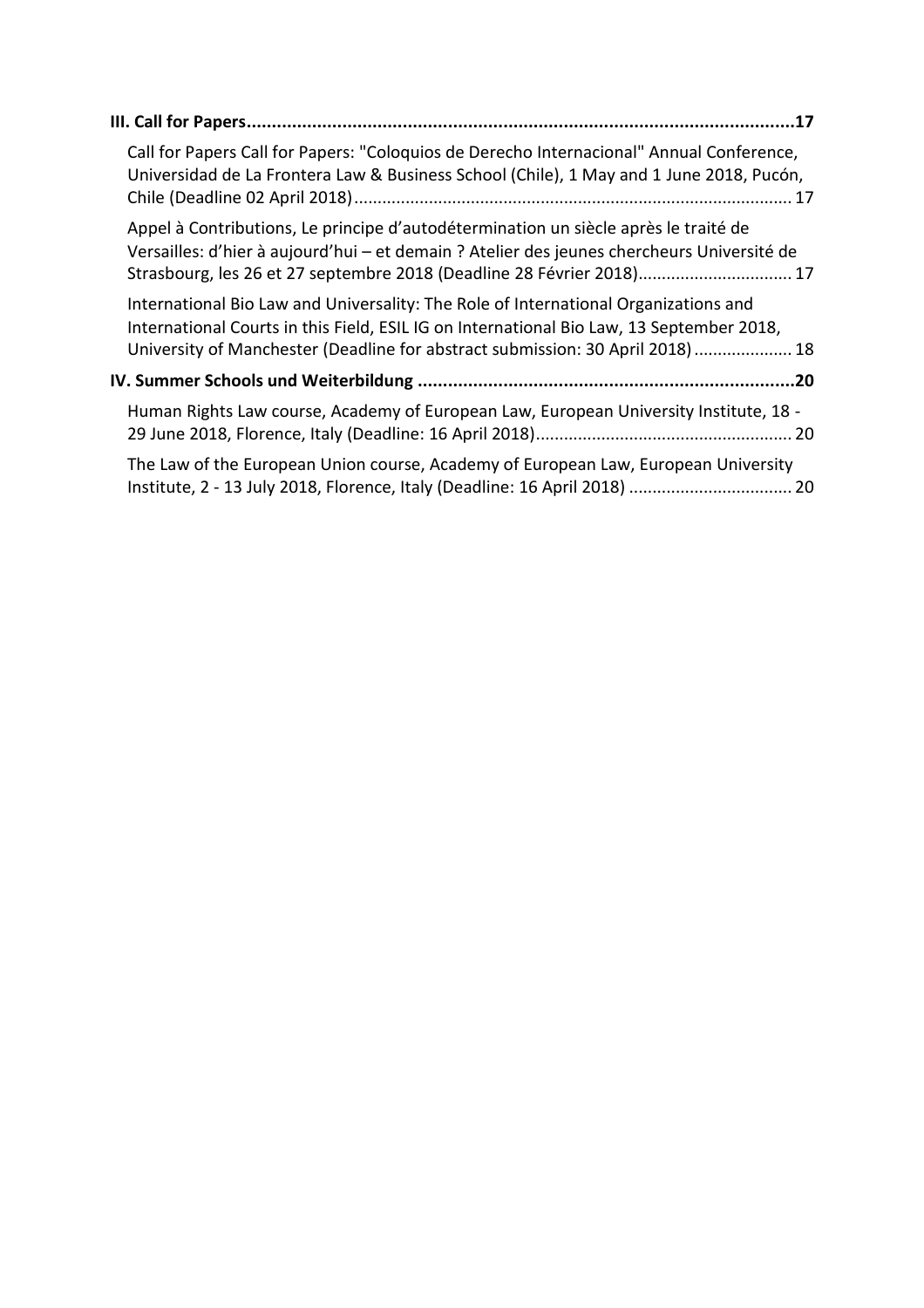### **I. Externe Veranstaltungen**

# <span id="page-3-1"></span><span id="page-3-0"></span>**Modern slavery, unfree labour and the labour market: The social dynamics of legal characterization, Prof. Judy Fudge (University of Kent), Stephan-Saal (PG 257), Europe-University Viadrina Frankfurt (Oder), 17 January 2018, 16.15h**

Taking the UK's Modern Slavery Act as its focus, this talk examines what the legal characterisation of labour unfreedom reveals about the underlying conception of the labour market that informs contemporary approaches to labour law in the UK. It discusses how unfree labour is conceptualized within two key literatures – Marxist-inspired political economy and liberal approaches to modern slavery – and their underlying assumptions of the labour market and how it operates. As an alternative to these depictions of the labour market, this talk proposes a legal institutional or constitutive account. It develops an approach to legal characterisation and jurisdiction that is attentive to modes of governing as well as the role of political and legal differentiation both in producing labour exploitation and unfree labour, and in developing strategies for its elimination.

More information here: [https://www.borders-in-motion.de/veranstaltungskalender/-](https://www.borders-in-motion.de/veranstaltungskalender/-/calendar/event/332692) [/calendar/event/332692](https://www.borders-in-motion.de/veranstaltungskalender/-/calendar/event/332692)

\*\*\*

<span id="page-3-2"></span>**MPIL Agora - Presidential Decree Authority in Turkey, Volkan Aslan, Max Plank Institute for Comparative Public Law and International Law, Room 014, 17 January 2018, 15.00h**

More information here: [http://www.mpil.de/de/pub/aktuelles/veranstaltungen.cfm?calendar.Display&cat=3&iDispl](http://www.mpil.de/de/pub/aktuelles/veranstaltungen.cfm?calendar.Display&cat=3&iDisplayID=7&event_ID=416&date=01/15/2018) [ayID=7&event\\_ID=416&date=01/15/2018](http://www.mpil.de/de/pub/aktuelles/veranstaltungen.cfm?calendar.Display&cat=3&iDisplayID=7&event_ID=416&date=01/15/2018)

\*\*\*

<span id="page-3-3"></span>**MPIL Agora - How do the ILC Articles on State Responsibility Apply to the Privatization of Security and Other New Trends in Warfare?, Frauke Renz, Max Plank Institute for Comparative Public Law and International Law, Room 014, 17 January 2018, 16.00h**

More information here [http://www.mpil.de/en/pub/news/events.cfm?calendar.Display&cat=3&iDisplayID=7&event](http://www.mpil.de/en/pub/news/events.cfm?calendar.Display&cat=3&iDisplayID=7&event_ID=418&date=01/15/2018) [\\_ID=418&date=01/15/2018](http://www.mpil.de/en/pub/news/events.cfm?calendar.Display&cat=3&iDisplayID=7&event_ID=418&date=01/15/2018)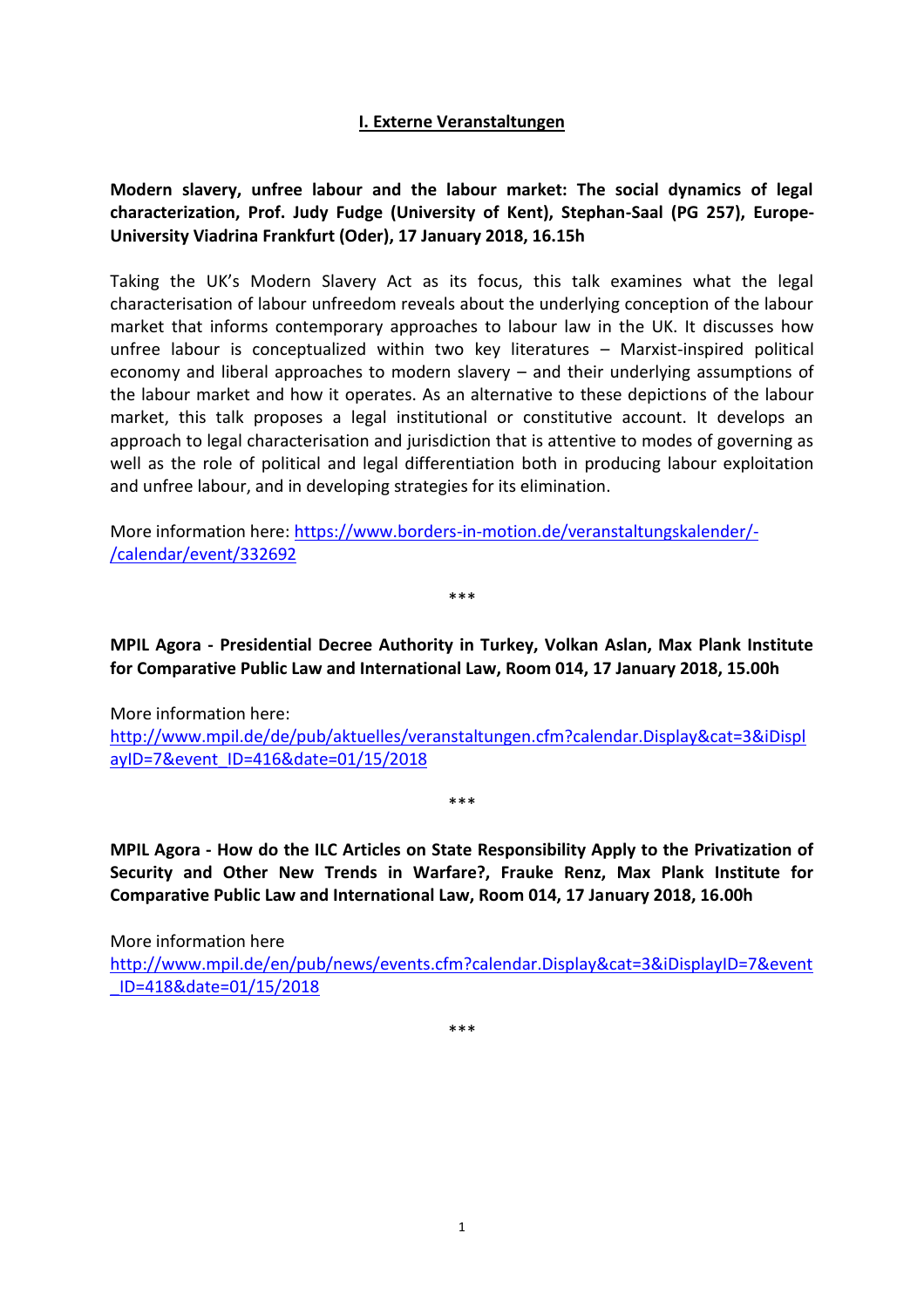<span id="page-4-0"></span>**Lecture: "The judicial function and its independence from political imperatives in South East Europe transformation countries", Dr. Andrea Campussella (EU Economics Unit), Haus der Begegnung, Universität Regensburg, 18. Januar 2018, 11.00-12.30h (anmeldepflichtig)**

Dr. Campussela ist international bekannter Experte zu Fragen des Transformationsprozesses und hat als ehemaliger Leiter der EU Economics Unit des International Civilian Office im Kosovo den Aufbau der Justiz beobachtet. Die notwendige Unabhängigkeit der Gerichte von der Politik ist sein Vortragsthema, das er anhand seiner Erfahrungen und wissenschaftlichen Analyse behandelt.

Es ergeht herzliche Einladung. Um Mitteilung der Teilnahme an [jean.monnet@gmx.de](mailto:jean.monnet@gmx.de) wird gebeten.

Veranstaltungsort: Haus der Begegnung der Universität, Hinter der Grieb 8, 93047 Regensburg 1. Stock, (Patrizierstube)

Informationen/Kontakt: [jean.monnet@gmx.de](mailto:jean.monnet@gmx.de)

Mehr Informationen hier: [http://www.uni](http://www.uni-regensburg.de/rechtswissenschaft/fakultaet/veranstaltungen/mitteilung/829195.html)[regensburg.de/rechtswissenschaft/fakultaet/veranstaltungen/mitteilung/829195.html](http://www.uni-regensburg.de/rechtswissenschaft/fakultaet/veranstaltungen/mitteilung/829195.html)

<span id="page-4-1"></span>**Humboldt Comparative and European Law Lectures-Vortrag: "Differenzierte Integration", Prof. Dr. Daniel Thym, WHI Bibliothek der Juristischen Fakultät der Humboldt-Universität zu Berlin, 18. Januar 2018, 18.15h**

\*\*\*

Prof. Dr. Daniel Thym wurde an der HU Berlin mit Anbindung an das Walter-Hallstein Institut für Europäisches Verfassungsrecht promoviert sowie habilitiert. Seine Qualifikationsschriften, einerseits zur "Ungleichzeitigkeit und europäisches Verfassungsrecht" und andererseits zum "Migrationsverwaltungsrecht", definierten bereits früh seine Forschungsschwerpunkte. Die Themen Verfassung jenseits des Staates sowie Deutsches, europäisches und internationales Migrationsrecht beschäftigen ihn seitdem, seit 2010 als Inhaber des Lehrstuhls für Öffentliches Recht, Europa- und Völkerrecht an der Universität Konstanz. Seit 2010 ist Prof. Dr. Daniel Thym außerdem Direktor des Forschungszentrums Ausländer- und Asylrecht (FZAA) an der Universität Konstanz.

Mehr Informationen hier: [https://www.european-law-school.eu/de/veranstaltungen/hucell](https://www.european-law-school.eu/de/veranstaltungen/hucell-vortrag-von-prof-dr-daniel-thym)[vortrag-von-prof-dr-daniel-thym](https://www.european-law-school.eu/de/veranstaltungen/hucell-vortrag-von-prof-dr-daniel-thym)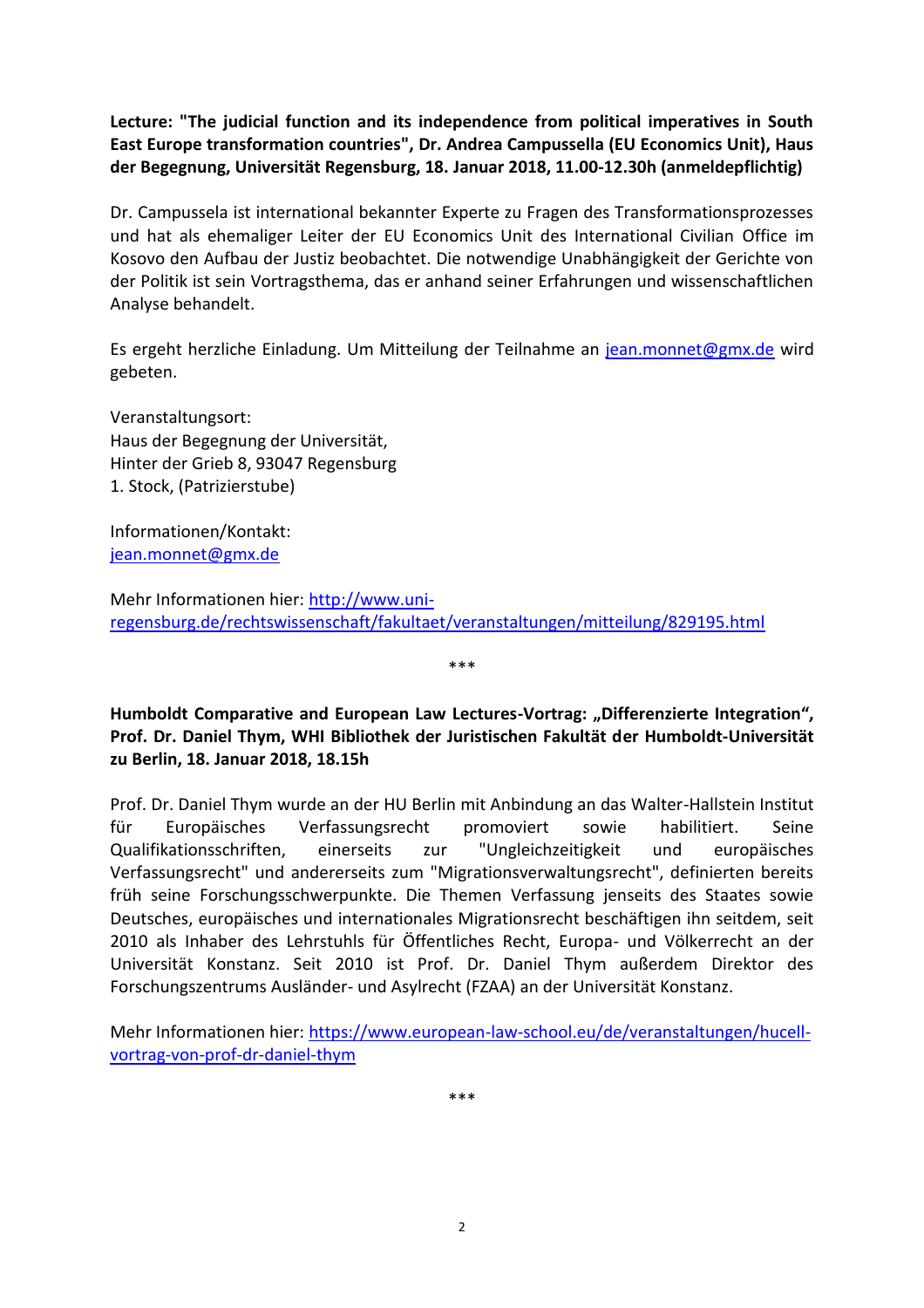<span id="page-5-0"></span>**Lecture: "Systemic Agents in International Law", Prof. Dr. Gleider I Hernández (Durham Law School), Finlay Library, Lauterpacht Centre for International Law, 19 January 2018, 12.30-14.00h**

### **Lecture summary:**

A question that is often under-theorised, or perhaps more accurately, is taken for granted, is the systematicity of international law. The systemic nature of international law too often is simply presumed, and rests on a vision of international law as merely a body of rules. In this lecture, an alternative account of international law's systematicity will be advanced, one which encompasses not only the systemic character of international legal rules, but instead portrays international law as a socially-constructed system, in which certain key actors play a particularly influential role.

### **Gleider I Hernández:**

Gleider I Hernández is Associate Professor (Reader) in Public International Law at Durham Law School, and founding Deputy Director of the Durham Global Policy Institute. Gleider took a D.Phil from Wadham College, Oxford, and read for an LL.M at Leiden and BCL and LL.B degrees at McGill. Previously, he served as Associate Legal Officer at the International Court of Justice, clerking for Judges Bruno Simma and Peter Tomka. He is the author of The International Court of Justice and the Judicial Function (OUP 2014) and International Law (OUP, forthcoming 2018). From 2015-2018 he was an AHRC Research Leadership Fellow, leading a project entitled Constructing Authority in International Law. For further information on the project, see http://www.globalpolicyjournal.com/constructing-authorityinternational-law

Speaker: Dr. Gleider Hernandez, University of Durham Date: Friday, 19 January 2018 Time: 1 pm with sandwiches from 12.30 pm Venue: Finley Library, Lauterpacht Centre, 5 Cranmer Rd, Cambridge

More Information here: [http://www.lcil.cam.ac.uk/events/lcil-friday-lecture-systemic](http://www.lcil.cam.ac.uk/events/lcil-friday-lecture-systemic-agents-international-law)[agents-international-law](http://www.lcil.cam.ac.uk/events/lcil-friday-lecture-systemic-agents-international-law)

\*\*\*

<span id="page-5-1"></span>**Humboldt-Reden zu Europa: "Rights under Pressure in Europe – Rechte unter Druck", RinBVerfG Prof. Dr. Susanne Baer, LL.M., Senatssaal der Humboldt-Universität zu Berlin, 25. Januar 2018, 18.00h (anmeldepflichtig)**

Mehr Informationen hier:<https://www.rewi.hu-berlin.de/de/news/20180125.002>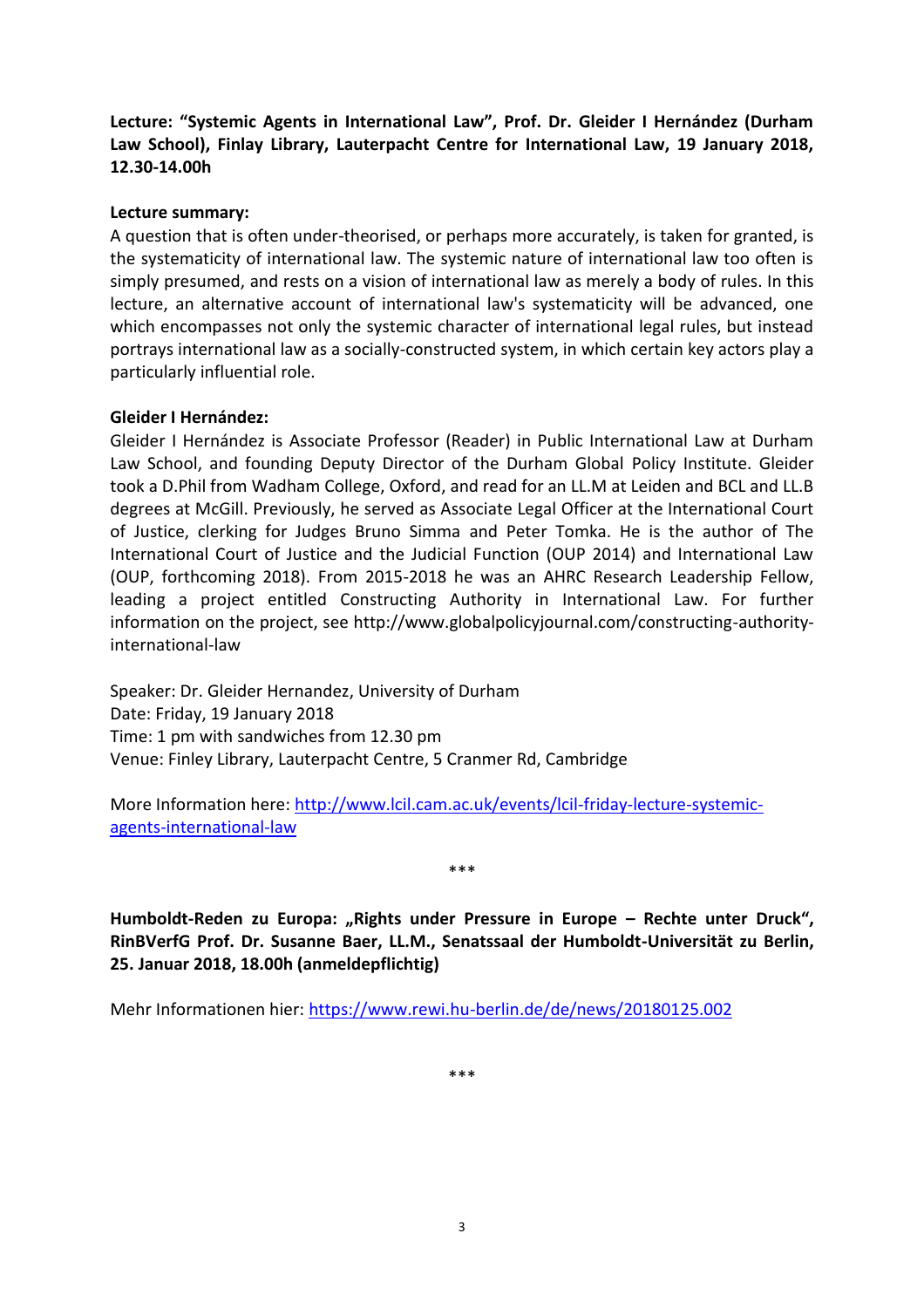# <span id="page-6-0"></span>**Lecture: "European Union: Facing Challenges and Looking Ahead", Jo Leinen (European Parliament), Europa-Institut, Universität des Saarlandes, 26. Januar 2018, 13.00-14.30h (anmeldepflichtig)**

Jo Leinen als Mitglied des Europäischen Parlaments wird am 26.01.2018 am Europa-Institut im Rahmen des von Prof. Axt durchgeführten Kurses "European Institutions" einen kurzen Impulsvortrag zum Thema "European Union: Facing Challenges and Looking Ahead" halten. Anschließend steht er für eine ausführliche Diskussion zur Verfügung.

Die Veranstaltung findet am Freitag, 26.01.2018, von 13.00 bis 14.30 Uhr in Raum 2.06 am Europa-Institut, Sektion Wirtschaftswissenschaft, Gebäude A5 4, Campus Saarbrücken, statt.

Eine begrenzte Anzahl interessierter Teilnehmer kann an der Veranstaltung teilnehmen, daher wird um Anmeldung gebeten unter [info@mba-europe.de](mailto:info@mba-europe.de) (bis spätestens 22.01.2018).

Flyer zur Veranstaltung hier: [https://www.uni](https://www.uni-saarland.de/fileadmin/user_upload/Aktuelles/Veranstaltungen/Downloads/Jo_Leinen_EU_Challenges_and_Looking_Ahead_20180126.pdf)[saarland.de/fileadmin/user\\_upload/Aktuelles/Veranstaltungen/Downloads/Jo\\_Leinen\\_EU\\_C](https://www.uni-saarland.de/fileadmin/user_upload/Aktuelles/Veranstaltungen/Downloads/Jo_Leinen_EU_Challenges_and_Looking_Ahead_20180126.pdf) hallenges and Looking Ahead 20180126.pdf

Mehr Informationen hier:<https://www.uni-saarland.de/nc/aktuelles/artikel/nr/18561.html>

\*\*\*

# <span id="page-6-1"></span>**Lecture: "Psychoanalyzing International Law", Dr. Matthew Nicholson (Durham Law School), Finlay Library, Lauterpacht Centre for International Law, 26 January 2018, 12.30- 14.00h**

### **Lecture summary:**

In this lecture, which is based on his 2017 German Law Journal article, Matthew will argue for a reading of the work of Martti Koskenniemi—arguably the most significant international legal thinker of the post-Cold War era—as an exercise in (Lacanian) psychoanalysis. Excavating the links between Koskenniemi and French psychoanalyst Jacques Lacan, and analyzing the origins of those links in Koskenniemi's debt to the Harvard branch of the American Critical Legal Studies ('CLS') movement, Matthew will argue that over almost thirty years Koskenniemi has employed psychoanalytic techniques to rebuild the self-confidence of international law(yers). The success of this confidence-building project explains the acclaim Koskenniemi's work enjoys. As international law's psychoanalyst he has defined the identity of the international lawyer and mapped the structure of international legal argument, stabilizing international law's present reality by synchronizing it with narratives of its past. Any attempt to destabilize that reality or depart from present structures into an alternative future must start from an analysis of Koskenniemi's methods and it is in this sense, and not out of a more pure interest in Koskenniemi's work, that Matthew seeks to deconstruct Koskenniemi's oeuvre. This lecture seeks to situate Koskenniemi's method, reveal his choices and explore their limits in an effort to develop (tentative) proposals for a "new" international law(yer) and an international legal future outside the structure that Koskenniemi has mapped so effectively and affectively.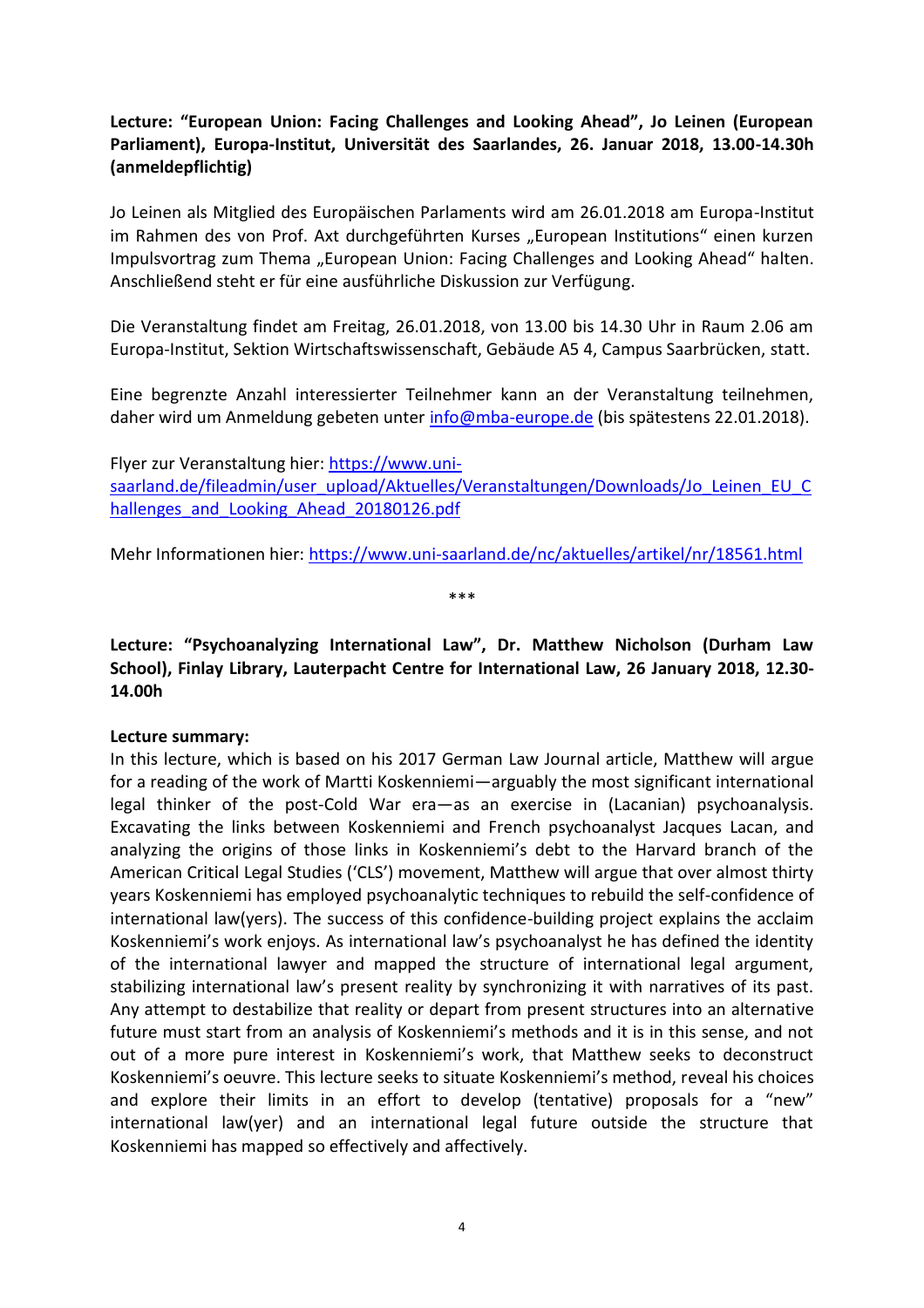#### **Matthew Nicholson:**

Dr Matthew Nicholson joined Durham Law School as Lecturer in International Law in September 2016. Before joining Durham he worked at the University of Southampton as Lecturer in Public International Law (2012-2016), having completed his PhD at UCL in 2013. Matthew's work has been published in specialist and generalist law journals with international reach. His 2015 article 'The Political Unconscious of the English Foreign Act of State and Non-Justiciability Doctrine(s)' won the International and Comparative Law Quarterly's 'Young Scholar Prize'. He has also published in Law and Literature, Law and Critique, and the Northern Ireland Legal Quarterly. His research and teaching interests cover all aspects of international law, with particular interests in international legal theory, international environmental law and policy (climate change in particular), and the relationship between national and international law.

Speaker: Dr Matthew Nicholson Date: Friday, 26 January 2018 Time: 1pm with sandwiches from 12.30pm Venue: Finley Library, Lauterpacht Centre, 5 Cranmer Rd, Cambridge

More Information here: [http://www.lcil.cam.ac.uk/events/lcil-friday-lecture](http://www.lcil.cam.ac.uk/events/lcil-friday-lecture-psychoanalyzing-international-law)[psychoanalyzing-international-law](http://www.lcil.cam.ac.uk/events/lcil-friday-lecture-psychoanalyzing-international-law)

\*\*\*

<span id="page-7-0"></span>**Humboldt-Rede zu Europa: "Constitutional Courts as Lock-Gates in the World of International-National Tension", Prof. Dr. Ineta Ziemele, Festsaal der Humboldt-Universität zu Berlin, 1. Februar 2018, 18.00h (anmeldepflichtig)**

Mehr Informationen hier:<https://www.rewi.hu-berlin.de/de/news/20180201.001>

# <span id="page-7-1"></span>**Seminar on EU Governance with Prof. Mark Dawson, Hertie School of Governance Berlin, 1-3 February 2018 (open enrolment)**

\*\*\*

EU governance refers to the 'rules, processes, and behaviours that affect the way in which powers are exercised at the European level, particularly with regard to openness, participation, accountability, effectiveness, and coherence'. In this sense, EU governance is an attempt to make sense of the intricate web of institutions, rules and mechanisms that frame EU policymaking.

The seminar introduces participants to governance structures, processes and players and to the ways in which decisions and rules in the EU are made in various institutional configurations. The course further illustrates the operation of EU governance through 3 key policy areas that are analysed in greater depth: EU economic governance, EU foreign and external policy, and EU human rights and citizenship.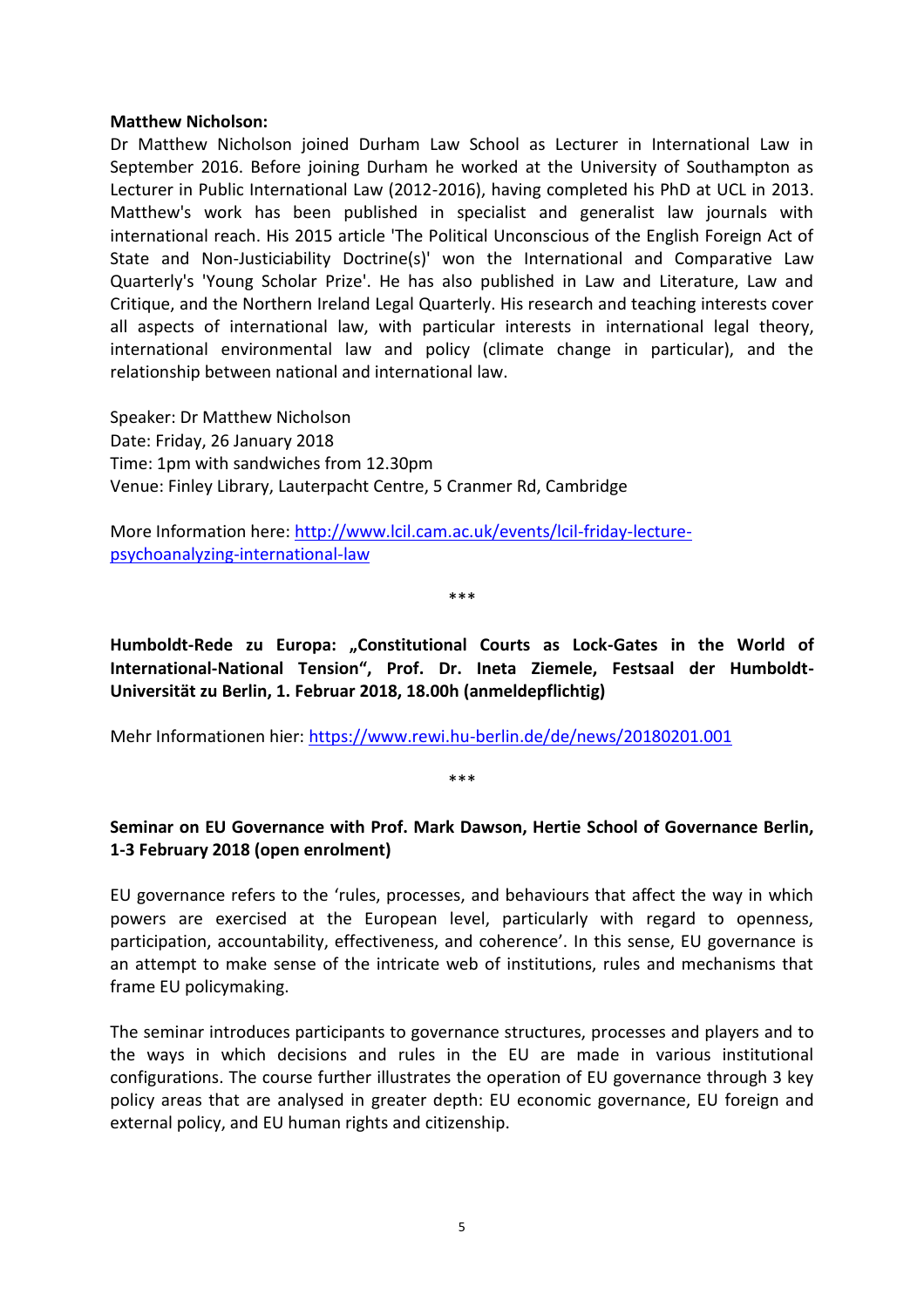Participants will acquire the knowledge and competencies to engage in a critical discussion of the EU's future direction and legitimacy, both analysing its famed "democratic deficit" and questioning its institutional evolution in light of recent policy challenges. Participants thereby gain a solid foundation for positions in which EU competence is required.

More information here: [https://www.hertie-school.org/en/study/course](https://www.hertie-school.org/en/study/course-catalogue/course/course/eu-governance/?tx_lfcoursedirectory_show%5Baction%5D=show&tx_lfcoursedirectory_show%5Bcontroller%5D=Course&cHash=92166739e2a3cb65ce99f6b54683aa2e)[catalogue/course/course/eu](https://www.hertie-school.org/en/study/course-catalogue/course/course/eu-governance/?tx_lfcoursedirectory_show%5Baction%5D=show&tx_lfcoursedirectory_show%5Bcontroller%5D=Course&cHash=92166739e2a3cb65ce99f6b54683aa2e)[governance/?tx\\_lfcoursedirectory\\_show%5Baction%5D=show&tx\\_lfcoursedirectory\\_show%](https://www.hertie-school.org/en/study/course-catalogue/course/course/eu-governance/?tx_lfcoursedirectory_show%5Baction%5D=show&tx_lfcoursedirectory_show%5Bcontroller%5D=Course&cHash=92166739e2a3cb65ce99f6b54683aa2e) [5Bcontroller%5D=Course&cHash=92166739e2a3cb65ce99f6b54683aa2e](https://www.hertie-school.org/en/study/course-catalogue/course/course/eu-governance/?tx_lfcoursedirectory_show%5Baction%5D=show&tx_lfcoursedirectory_show%5Bcontroller%5D=Course&cHash=92166739e2a3cb65ce99f6b54683aa2e)

\*\*\*

<span id="page-8-0"></span>**Lecture: "Whose Authority? The Human Rights Committee and the Interpretation of the ICCPR", Prof. Photini Pazartzis (National and Kapodistrian University of Athens), Finlay Library, Lauterpacht Centre for International Law, 2 February 2018, 12.30-14.00h**

### **Taking Lecture Summary:**

The UN Human Rights Committee, in discharging its mandate, plays an important role in the interpretation of individual rights and State obligations contained in the Covenant. Recently, this interpretative function has been viewed with scepticism and perceived as overly expansive by certain stakeholders. Drawing insights from the Committee's recent practice, this lecture offers a personal perspective on the dynamics of the interpretative function of the HRC.

# **Prof. Photini Pazartzis:**

Photini Pazartzis is Professor of Public International Law at the National and Kapodistrian University of Athens and Director of the Athens Public International Law Center of the Faculty of Law of the National & Kapodistrian University of Athens and currently a Visiting Fellow at the Lauterpacht Research Centre for International Law (2017-2018) She is member of the UN Human Rights Committee (ICCPR). She is Vice President of the European Society of International Law and Co-Chair of the ILA Study Group on: The Content and Evolution of Rules of Interpretation.

More Information here: [http://www.lcil.cam.ac.uk/events/lcil-friday-lecture-whose](http://www.lcil.cam.ac.uk/events/lcil-friday-lecture-whose-authority-human-rights-committee-and-interpretation-iccpr)[authority-human-rights-committee-and-interpretation-iccpr](http://www.lcil.cam.ac.uk/events/lcil-friday-lecture-whose-authority-human-rights-committee-and-interpretation-iccpr)

\*\*\*

<span id="page-8-1"></span>**Transitional justice in times of economic collapse: A case study, Ragnar Hjalmarsson, Hertie School of Governance Berlin, Room 3.65, 7 February 2018, 14.00h (please register)**

An initiative of the European and Global Governance Research Cluster at the Hertie School of Governance.

To register, please send an e-mail to Andrea Derichs [\(derichs@hertie-school.org\)](mailto:derichs@hertie-school.org).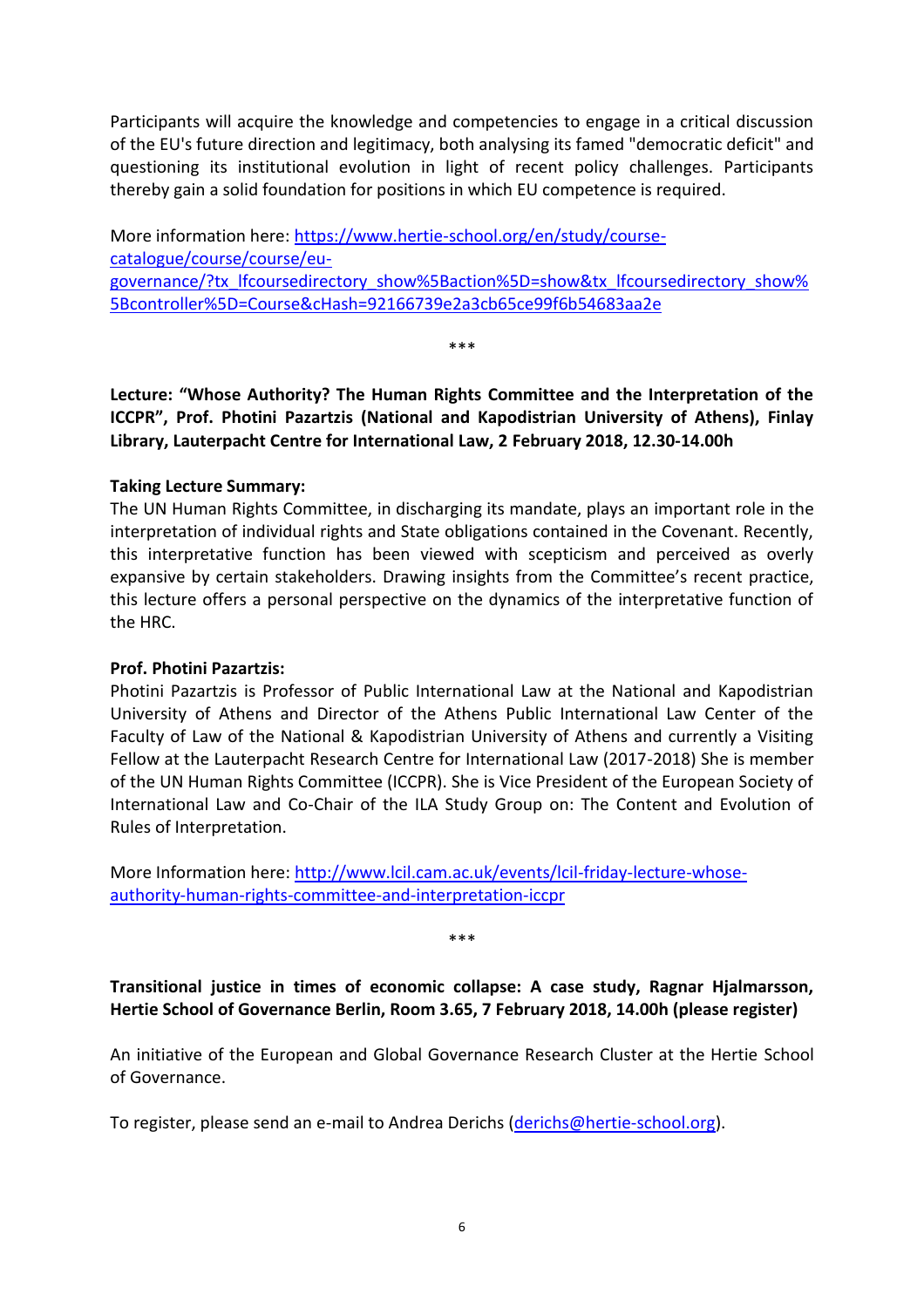<span id="page-9-0"></span>**Lecture: "Refracting international law ideas through the prism of the common law: act of state is (almost) dead, long live act of state!", Sean Aughey (Independent Barrister), Finlay Library, Lauterpacht Centre for International Law, 16 February 2018, 12.30-14.00h**

\*\*\*

### **Lecture summary:**

On 18 January 2017, the Supreme Court handed down two landmark judgments on the existence, scope and application of the "act of state" doctrines in English law. The first case, Belhaj and another v Straw and Others, Rahmatullah (No 1) v Ministry of Defence [2017] UKSC 3 concerned whether claims of complicity in unlawful detention and mistreatment overseas at the hands of foreign state officials are properly justiciable before the English courts. The Supreme Court unanimously dismissed the Government's appeals finding that, on the assumed facts, the doctrine of foreign act of state did not apply. The second case, Rahmatullah (No 2) v Ministry of Defence, Mohamed v Ministry of Defence [2017] UKSC 1 concerned the nature and content of the doctrine of Crown act of state in the context of claims relating to detention in Iraq and Afghanistan. The Supreme Court unanimously allowed the Ministry of Defence's appeal, holding that insofar as the Respondents' tort claims are based on acts of an inherently governmental nature in the conduct of foreign military operations by the Crown, these were Crown acts of state for which the Government cannot be liable in tort. Prior to this judgment, the doctrine was last applied in the 19th Century. To what extent, if at all, do these judgments reveal the rationale of these doctrines, the relationship between them and their future potential application, and the relationship between English law and international law more broadly?

# **Sean Aughey:**

Sean Aughey is a barrister at 11KBW. He is ranked by the independent legal directories as leading junior counsel in public international law and international arbitration. Sean is regularly instructed in cases before international and domestic courts and tribunals raising complex issues of international law. His notable recent cases in the public domain include two cases before the ICJ, including Application of the International Convention for the Suppression of the Financing of Terrorism and of the International Convention on the Elimination of All Forms of Racial Discrimination (Ukraine v. Russian Federation), Provisional Measures (counsel for Russia); Mohamed (Serdar) v. Ministry of Defence [2017] UKSC 1 (for HMG); Belhaj v. Straw [2017] UKSC 3 (sole junior for HMG), Al Jazeera v. Egypt, ICSID Case No. ARB/16/1 (for Al Jazeera); Kingdom of Lesotho v. Swissbourgh Diamond Mines HC/OS 492/2016, CA/CA 149/2017 (for Lesotho); and Minister of Justice v SALC (the South Africa 'Al Bashir head of State immunity case') (for Amnesty International as amicus). In 2017, he was appointed Junior Counsel the Crown (the Attorney General's Public International Law C Panel). Sean teaches a course on Public International Law at Pepperdine University School of Law. His experience includes previous appointments as assistant legal adviser for the Foreign and Commonwealth Office, a Visiting Scholar (EALS) at Harvard Law School, and a Bye Fellow and College Lecturer in Law at Downing College, Cambridge.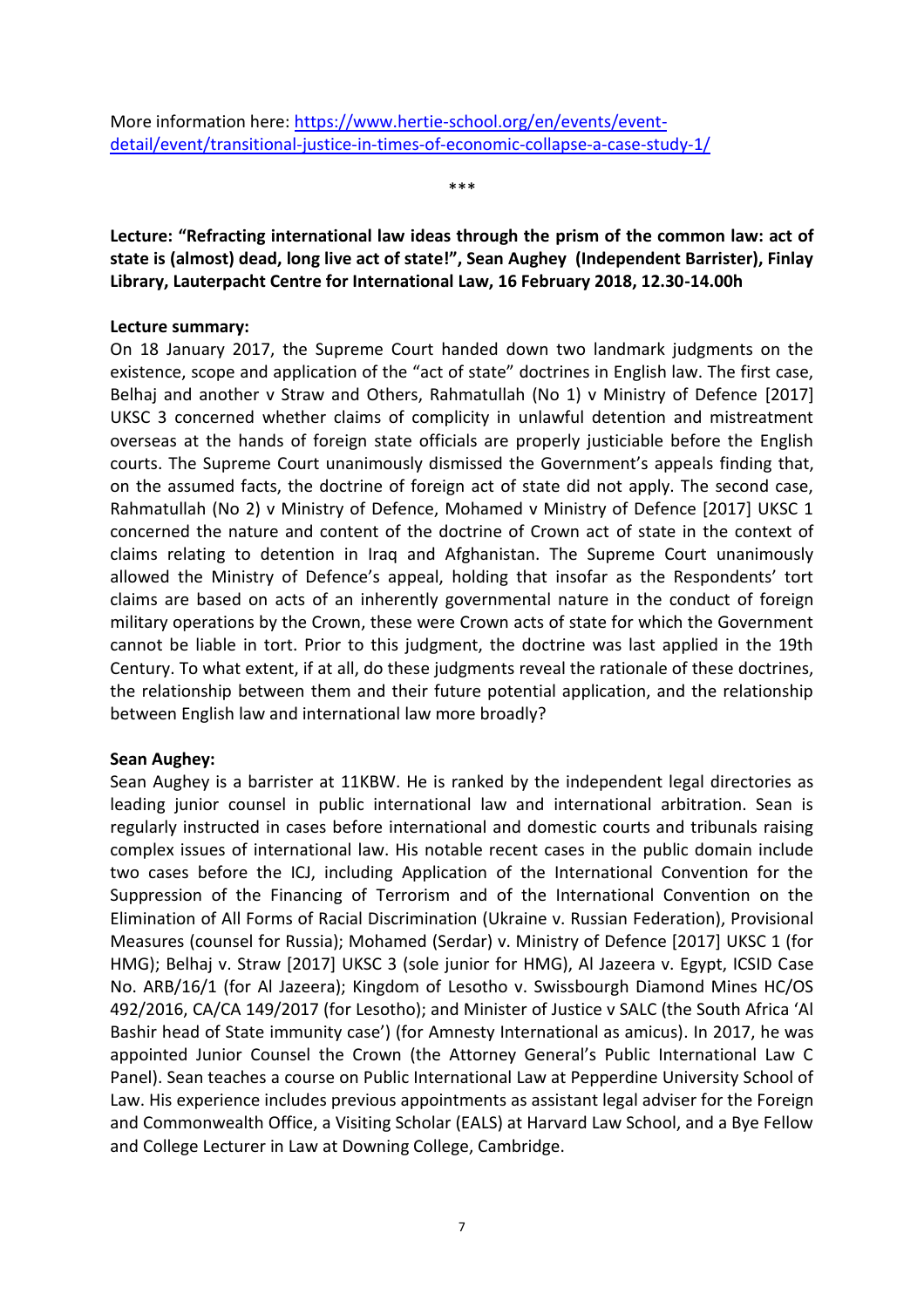Speaker: Sean Aughey Date: Friday, 16 February 2018 Time: 1pm with sandwiches from 12.30pm Venue: Finley Library, Lauterpacht Centre, 5 Cranmer Rd, Cambridge

More Information here: [http://www.lcil.cam.ac.uk/events/lcil-friday-lecture-refracting](http://www.lcil.cam.ac.uk/events/lcil-friday-lecture-refracting-international-law-ideas-through-prism-common-law-act-state-alm)[international-law-ideas-through-prism-common-law-act-state-alm](http://www.lcil.cam.ac.uk/events/lcil-friday-lecture-refracting-international-law-ideas-through-prism-common-law-act-state-alm)

\*\*\*

# <span id="page-10-0"></span>**Frankfurt Investment Law Workshop 2018: International Investment Law and Constitutional Law (9-10 March 2018)**

For many years, the Frankfurt Investment Law Workshop – jointly organized by [Rainer](http://www.jura.uni-frankfurt.de/42774229/person)  [Hofmann](http://www.jura.uni-frankfurt.de/42774229/person) (Frankfurt), [Stephan W. Schill](http://www.uva.nl/en/about-the-uva/organisation/staff-members/content/s/c/s.w.b.schill/s.w.b.schill.html) (Amsterdam), and [Christian J. Tams](http://www.gla.ac.uk/schools/law/staff/christiantams) (Glasgow) – has been a forum for the discussion of foundational issues of international investment law.

The 2018 workshop addresses the increasingly relevant relationship between international investment law and constitutional law. While both fields, for a long time, have kept maximum distance to each other, they are beginning to interact as constitutional courts around the world, such as the German Federal Constitutional Court, the French Conseil Constitutionnel, and the Court of Justice of the European Union, are being called to address the constitutional limits of international investment law and investment dispute settlement. Similarly, investment tribunals increasingly face constitutional law arguments, and investment law scholarship promotes the use of constitutional legal analysis to step up to the challenges the field is facing as an instrument of global governance.

The 2018 Frankfurt Investment Law Workshop will explore the different facets of the increasing interaction between international investment law and constitutional law and critically analyze the opportunities and challenges this interaction creates. The Workshop will bring together academics and practitioners and provide them with a forum for open and frank exchanges.

The program is available [here;](https://www.uni-frankfurt.de/69435674/FILW-2018-IIL-and-Constitutional-Law-Program-final-_9_.pdf) for edited collections that have grown out of earlier Frankfurt Investment Law Workshops see [here,](http://www.e-elgar.com/shop/international-investment-law-and-development) here, here, and [here.](http://www.nomos-shop.de/Hofmann-Schill-Tams-Preferential-Trade-Investment-Agreements/productview.aspx?product=21662/productview.aspx%3fproduct%3d21662)

If you are interested in attending, please contact Sabine Schimpf, Merton Centre for European Integration and International Economic Order, University of Frankfurt, E-Mail: [S.Schimpf@jur.uni-frankfurt.de](https://webmail.mpil.de/owa/redir.aspx?C=hRARfzo15uRdHBIopjp4kAMnC-5FwZ2P6RV8Q4d8WfxVOdkc8DrVCA..&URL=mailto%3aS.Schimpf%40jur.uni-frankfurt.de) by 23 February 2018.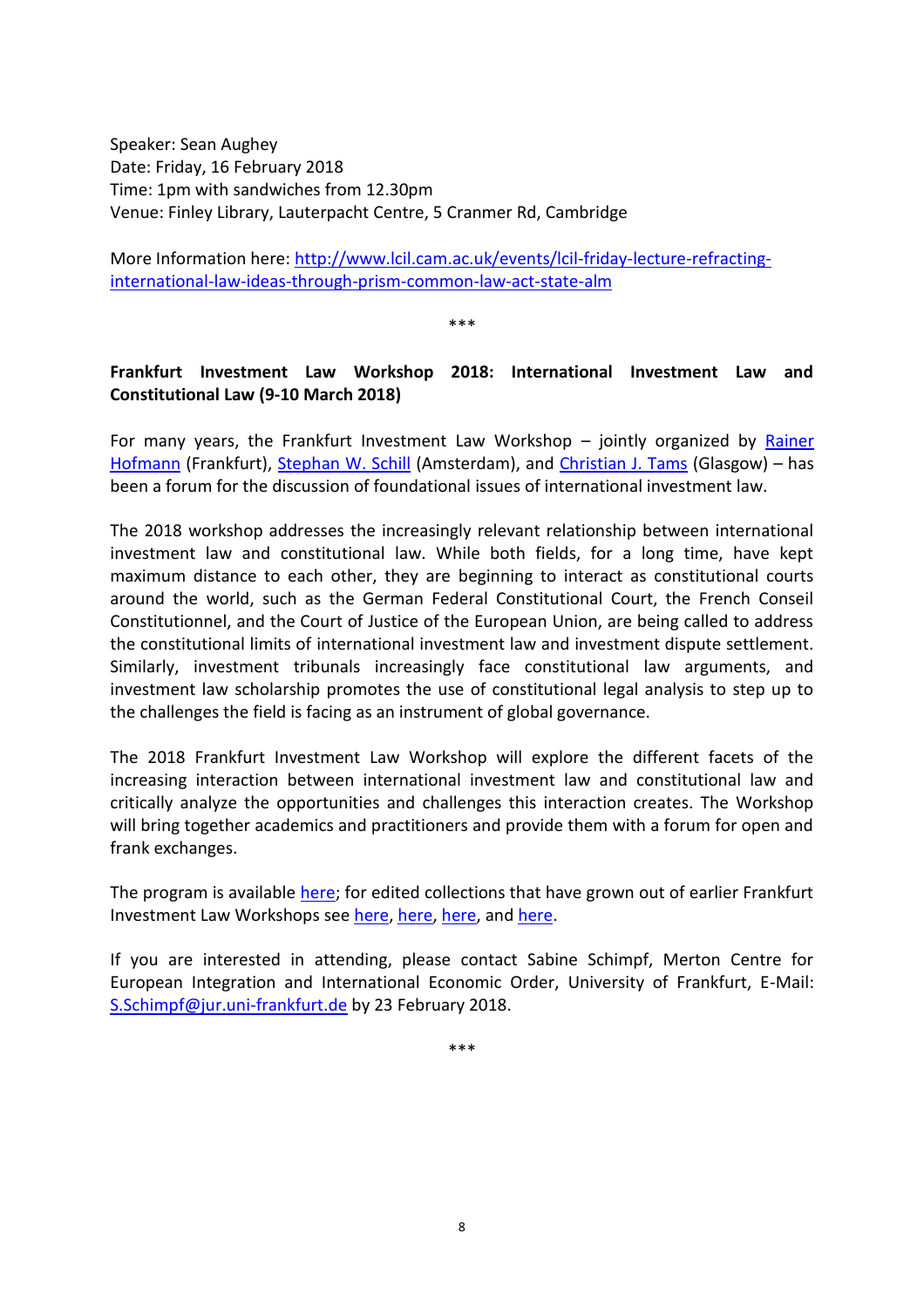<span id="page-11-0"></span>**Lecture: "Religiöse Gerichtsbarkeit und religiöses Recht im modernen Staat: Saudi-Arabien - Israel - Indien – Deutschland", Prof. Karl Kreuzer (Universität Würzburg), Kloster Bronnbach, Universität Würzburg, 01. März 2018, 19.30-21.00h**

Datum: 01.03.2018, 19:30 - 21:00 Kategorie: Vortrag Ort: Kloster Bronnbach im Bernhardsaal Veranstalter: Universitätsbund Würzburg

Referent: Prof. Dr. Karl Kreuzer, Juristische Fakultät

<span id="page-11-1"></span>Mehr Informationen hier: [https://www.uni](https://www.uni-wuerzburg.de/sonstiges/veranstaltungskalender/detail/news/religioese-gerichtsbarkeit-und-religioeses-recht-im-modernen-staat-saudi-arabien-israel-indien-2/)[wuerzburg.de/sonstiges/veranstaltungskalender/detail/news/religioese-gerichtsbarkeit](https://www.uni-wuerzburg.de/sonstiges/veranstaltungskalender/detail/news/religioese-gerichtsbarkeit-und-religioeses-recht-im-modernen-staat-saudi-arabien-israel-indien-2/)[und-religioeses-recht-im-modernen-staat-saudi-arabien-israel-indien-2/](https://www.uni-wuerzburg.de/sonstiges/veranstaltungskalender/detail/news/religioese-gerichtsbarkeit-und-religioeses-recht-im-modernen-staat-saudi-arabien-israel-indien-2/)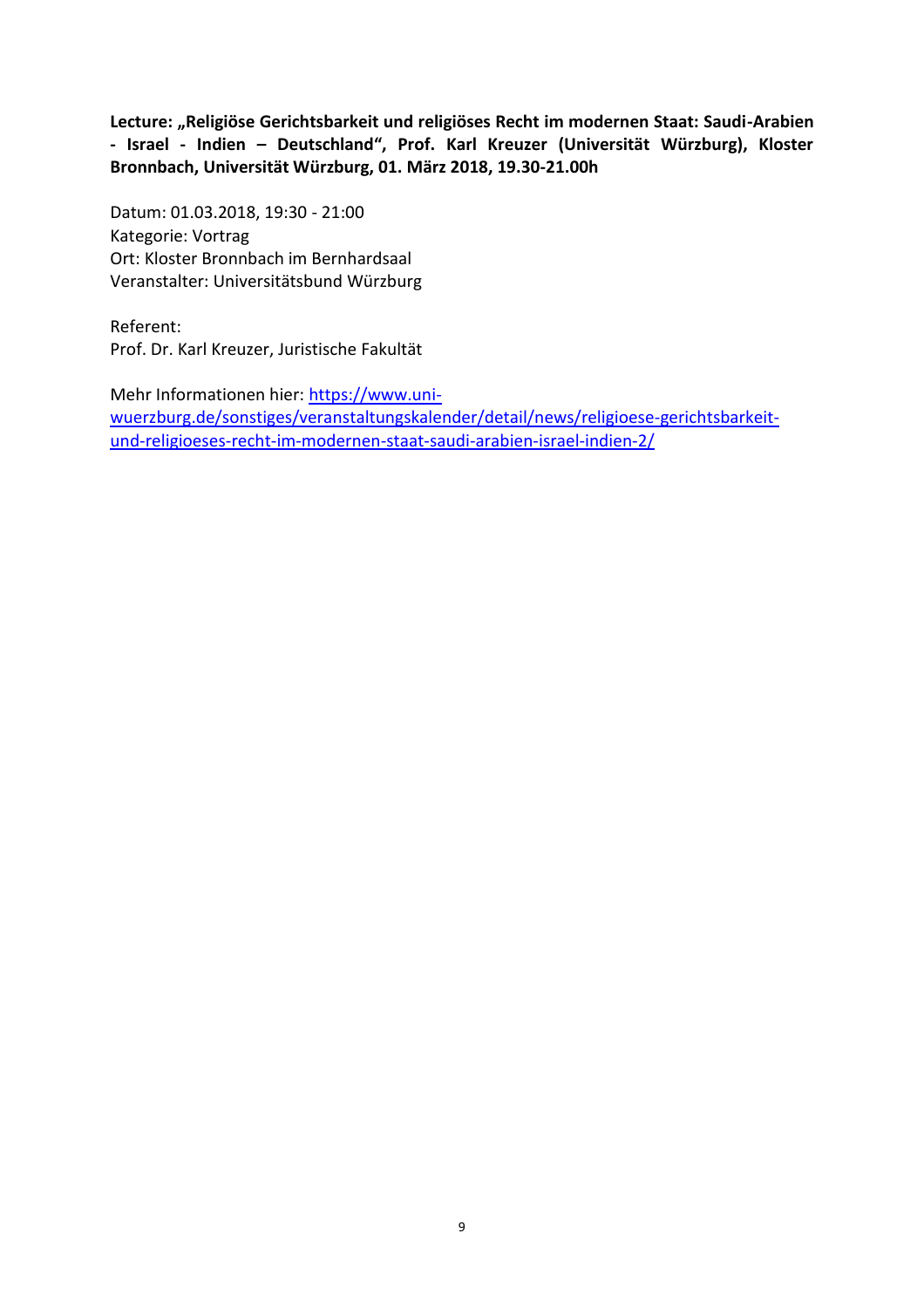# **II. Stellenausschreibungen**

<span id="page-12-0"></span>**Eine Stelle als Wissenschaftliche/r Mitarbeiter/in (100%), Max-Planck-Institut für**  ausländisches öffentliches Recht und Völkerrecht, Arbeitsgruppe "Towards a **Proceduralization of International Law?", Prof. Dr. Heike Krieger (keine Bewerbungsfrist)**

Prof. Dr. Heike Krieger von der Freien Universität Berlin ist seit dem 1. Januar 2017 am MPIL als Max Planck Fellow tätig und leitet eine Arbeitsgruppe mit dem Forschungsthema "Towards a Proceduralization of International Law?". Die Arbeitsgruppe untersucht in enger Zusammenarbeit mit Frau Prof. Dr. Anne Peters, ob sich eine Ausweitung verfahrensrechtlicher Pflichten im Völkerrecht als Ausdruck struktureller Änderungen der internationalen Ordnung beobachten lässt.

### **Ihre Aufgaben:**

Die Aufgaben der Stelleninhaberin/des Stelleninhabers liegen in der Forschung (Mitarbeit an Gemeinschaftsprojekten sowie Arbeit an eigenen Publikationen) im Themenbereich der Arbeitsgruppe. Hierzu verfasst die Stelleninhaberin/der Stelleninhaber auch eine Dissertation.

Arbeitsort ist die FU Berlin, es findet jedoch ein regelmäßiger Austausch mit dem Institut in Heidelberg statt.

#### **Ihr Profil:**

Voraussetzung ist ein mit überdurchschnittlichem Erfolg abgeschlossenes Jurastudium (1. Staatsexamen oder äquivalente Qualifikation), ausgewiesene Kenntnisse im Völkerrecht, hohe Motivation zur wissenschaftlichen Arbeit und sehr gute Englischkenntnisse, weitere Fremdsprachenkenntnisse sind von Vorteil.

### **Unser Angebot:**

Für das Arbeitsverhältnis gelten die Promotionsrichtlinien der Max-Planck-Gesellschaft. Das Entgelt richtet sich nach dem Tarifvertrag für den öffentlichen Dienst (TVöD-Bund). Die Stelle ist in der Entgeltgruppe 13 eingruppiert.

Die Max-Planck-Gesellschaft hat sich zum Ziel gesetzt, mehr schwerbehinderte Menschen zu beschäftigen. Bewerbungen Schwerbehinderter sind ausdrücklich erwünscht. Ferner will die Max-Planck-Gesellschaft den Anteil an Frauen in den Bereichen erhöhen, in denen sie unterrepräsentiert sind. Frauen werden deshalb ausdrücklich aufgefordert, sich zu bewerben.

#### **Ihre Bewerbung:**

Ihre Bewerbungsunterlagen mit Anschreiben, tabellarischem Lebenslauf, Zeugnissen und zusätzlich erworbenen Scheinen richten Sie bitte ausschließlich per E-Mail und vorzugsweise zusammengefasst in einer einzigen PDF-Datei an: [bewerbungen@mpil.de.](mailto:bewerbungen@mpil.de)

Mehr Informationen hier: <https://www.mpg.de/11793069/wimiberlin2018> und hier: [http://www.mpil.de/files/pdf5/2017.11\\_WiMi\\_Krieger.pdf](http://www.mpil.de/files/pdf5/2017.11_WiMi_Krieger.pdf)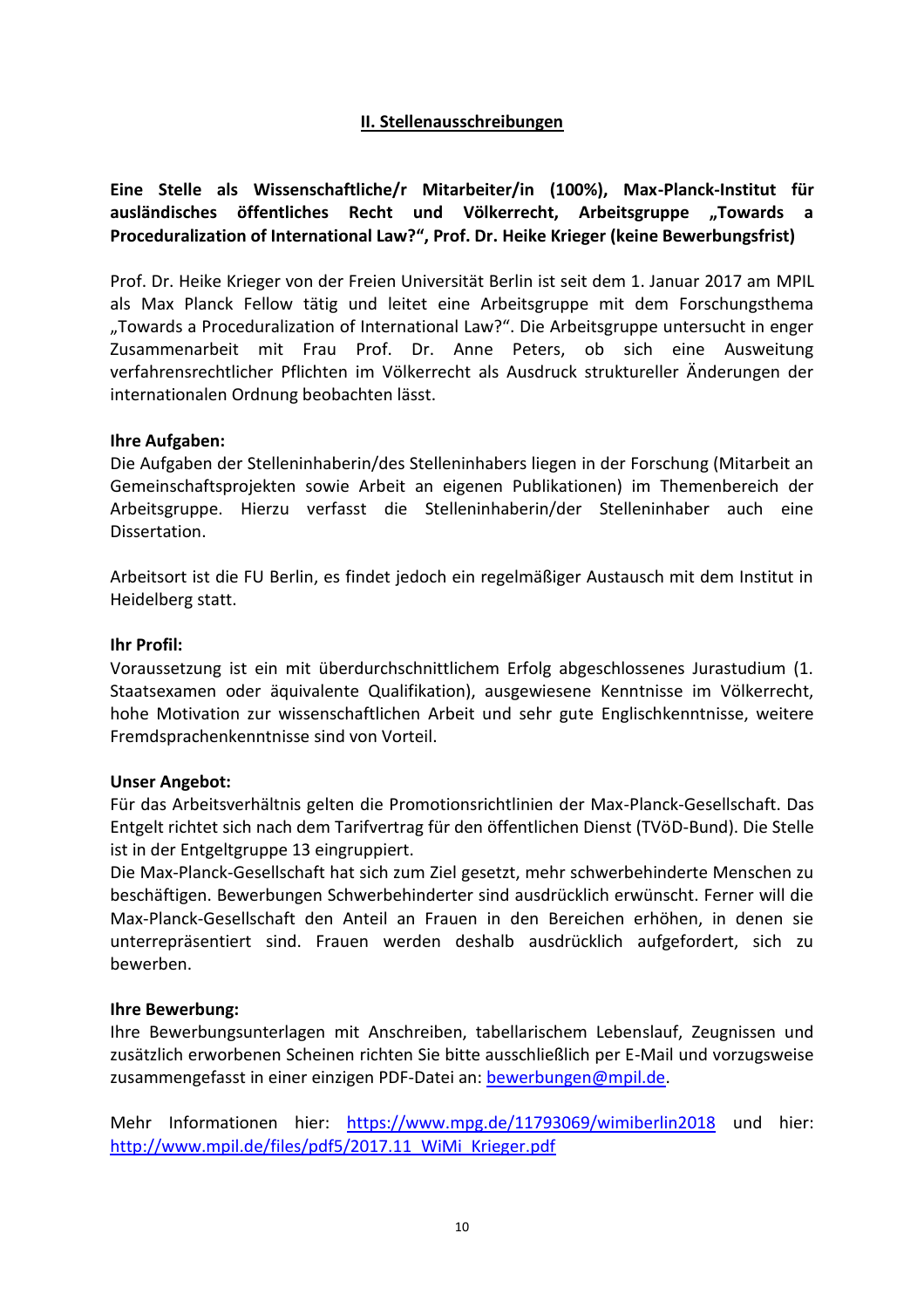# <span id="page-13-0"></span>**Eine Stelle als Studentische\*r Mitarbeiter\*in (30h/M), Max-Planck-Institut für ausländisches und internationales Strafrecht, Referat Grossbritannien, Dr. Benjamin Vogel (keine Bewerbungsfrist)**

Das Max-Planck-Institut für ausländisches und internationales Strafrecht in Freiburg i.Br. stellt zum nächstmöglichen Zeitpunkt eine(n) studentische(n) Mitarbeiter(in) zur Unterstützung des Forschungsbereichs Terrorismus sowie des Referats Großbritannien ein. Die Tätigkeit umfasst die Recherche und Auswertung juristischer Literatur, die Vorbereitung von wissenschaftlichen Texten sowie die Mitarbeit bei der Vorbereitung eines internationalen Kolloquiums.

Gesucht wird eine engagierte Jurastudentin / ein engagierter Jurastudent mit besonderem Interesse am angloamerikanischen Rechtskreis und gute Beherrschung der englischen Sprache. Die Anstellung soll für voraussichtlich 30 h/Monat erfolgen und zunächst auf sechs Monate befristet sein. Die Vergütung richtet sich nach den Vergütungsrichtlinien der MaxPlanck-Gesellschaft und beträgt für Studierende mit Bachelorabschluss z. Zt. € 11,52, für Studierende ohne Bachelorabschluss € 9,90 pro Stunde.

Die Max-Planck-Gesellschaft hat sich zum Ziel gesetzt, mehr schwerbehinderte Menschen zu beschäftigen. Bewerbungen schwerbehinderter Menschen sind ausdrücklich erwünscht. Die Max-Planck-Gesellschaft will den Anteil von Frauen in den Bereichen erhöhen, in denen sie unterrepräsentiert sind. Frauen werden deshalb ausdrücklich aufgefordert sich zu bewerben.

Bitte senden Sie Ihre vollständigen Bewerbungsunterlagen an das Max-Planck-Institut für ausländisches und internationales Strafrecht Personalstelle Kennziffer: S-17-04 Günterstalstraße 73 79100 Freiburg i.Br.

oder an [bewerbungen@mpicc.de,](mailto:bewerbungen@mpicc.de) Betreff: S-17-04 (maximal 5 MB pro E-Mail).

Bei Fragen wenden Sie sich bitte an Herrn Dr. Benjamin Vogel [\(b.vogel@mpicc.de,](mailto:b.vogel@mpicc.de) 0761/7081281)

Mehr Informationen hier: [http://www.jura.uni](http://www.jura.uni-freiburg.de/de/mitteilungen/stellenausschreibungen/Ausschreibungen/S1704_studHK.pdf)[freiburg.de/de/mitteilungen/stellenausschreibungen/Ausschreibungen/S1704\\_studHK.pdf](http://www.jura.uni-freiburg.de/de/mitteilungen/stellenausschreibungen/Ausschreibungen/S1704_studHK.pdf)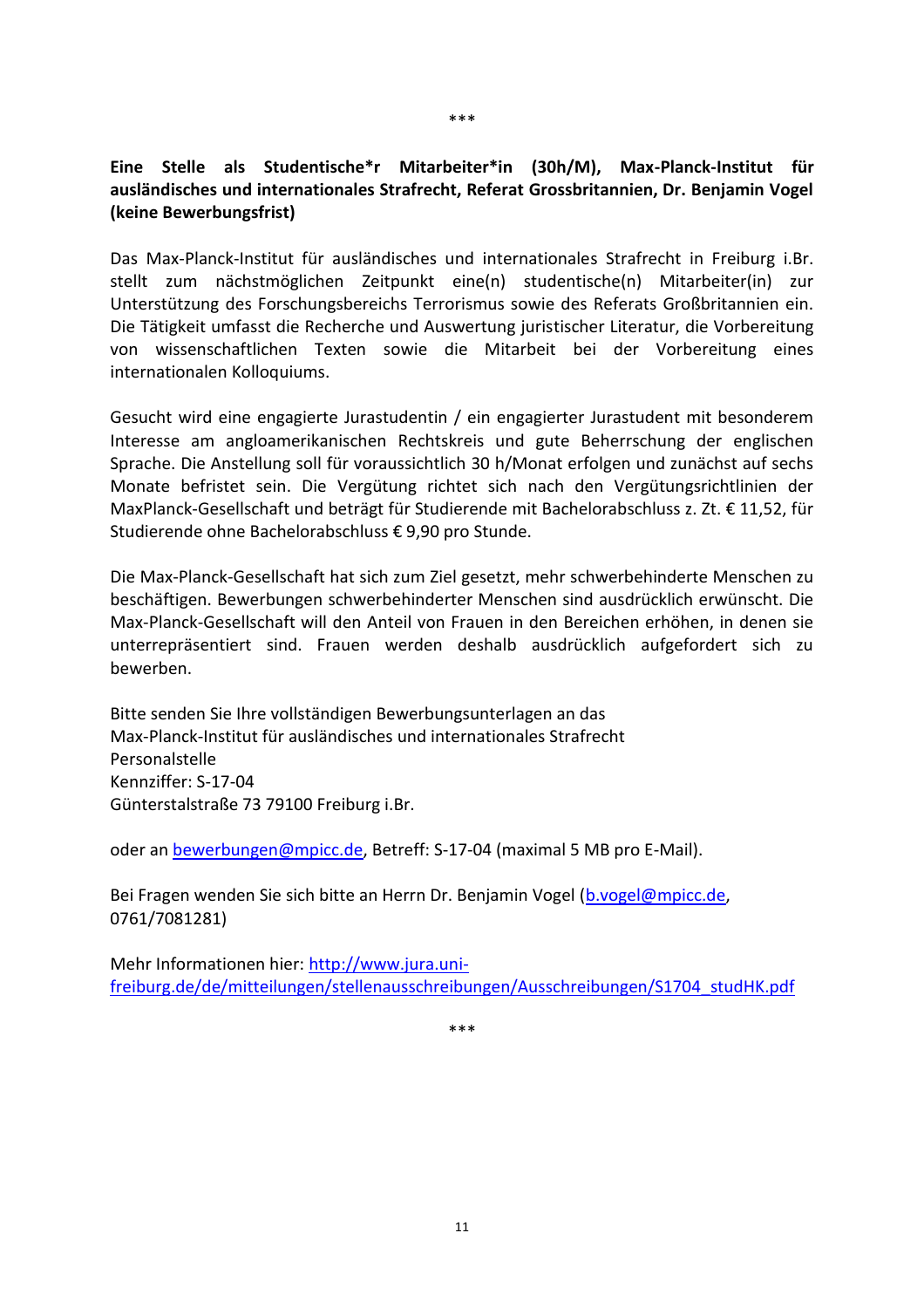# <span id="page-14-0"></span>**Eine Stelle als Studentische\*r Mitarbeiter\*in (30h/M), Max-Planck-Institut für ausländisches und internationales Strafrecht, FB Terrorismus und Strafverfahren, Dr. Benjamin Vogel (keine Bewerbungsfrist)**

Das Max-Planck-Institut für ausländisches und internationales Strafrecht in Freiburg i.Br. stellt zum nächstmöglichen Zeitpunkt eine(n) studentische(n) Mitarbeiter(in) zur Unterstützung des Forschungsbereichs "Terrorismus und Strafverfahren" ein. Die Tätigkeit umfasst die Recherche und Auswertung juristischer Literatur und die Vorbereitung von wissenschaftlichen Texten.

Gesucht wird eine engagierte Jurastudentin / ein engagierter Jurastudent mit besonderem Interesse an Strafprozessrecht und guter Beherrschung der englischen Sprache. Gute Beherrschung der französischen Sprache ist von Vorteil. Die Anstellung soll für voraussichtlich 30 h/Monat erfolgen und zunächst auf sechs Monate befristet sein. Die Vergütung richtet sich nach den Vergütungsrichtlinien der Max-Planck-Gesellschaft und beträgt für Studierende mit Bachelorabschluss z. Zt. € 11,52, für Studierende ohne Bachelorabschluss € 9,90 pro Stunde.

Die Max-Planck-Gesellschaft hat sich zum Ziel gesetzt, mehr schwerbehinderte Menschen zu beschäftigen. Bewerbungen schwerbehinderter Menschen sind ausdrücklich erwünscht. Die Max-Planck-Gesellschaft will den Anteil von Frauen in den Bereichen erhöhen, in denen sie unterrepräsentiert sind. Frauen werden deshalb ausdrücklich aufgefordert sich zu bewerben.

Bitte senden Sie Ihre vollständigen Bewerbungsunterlagen an das Max-Planck-Institut für ausländisches und internationales Strafrecht Personalstelle Kennziffer: S-17-03 Günterstalstraße 73 79100 Freiburg i.Br.

oder an [bewerbungen@mpicc.de,](mailto:bewerbungen@mpicc.de) Betreff: S-17-03 (maximal 5 MB pro E-Mail).

Bei Fragen wenden Sie sich bitte an Herrn Dr. Benjamin Vogel [\(b.vogel@mpicc.de,](mailto:b.vogel@mpicc.de) 0761/7081281)

Mehr Informationen hier: [http://www.jura.uni](http://www.jura.uni-freiburg.de/de/mitteilungen/stellenausschreibungen/Ausschreibungen/S1703_studHK.pdf)[freiburg.de/de/mitteilungen/stellenausschreibungen/Ausschreibungen/S1703\\_studHK.pdf](http://www.jura.uni-freiburg.de/de/mitteilungen/stellenausschreibungen/Ausschreibungen/S1703_studHK.pdf)

\*\*\*

<span id="page-14-1"></span>**One position as Senior Researcher CT/ ICL (100%; 38h per week), T.M.C. Asser Instituut, within research strand on 'Human Dignity and Human Security in International and European law' (Deadline: 1 February 2018)**

### **Research**

As a senior researcher you are expected to:

- develop and execute research projects independently;
- publish in the top international journals;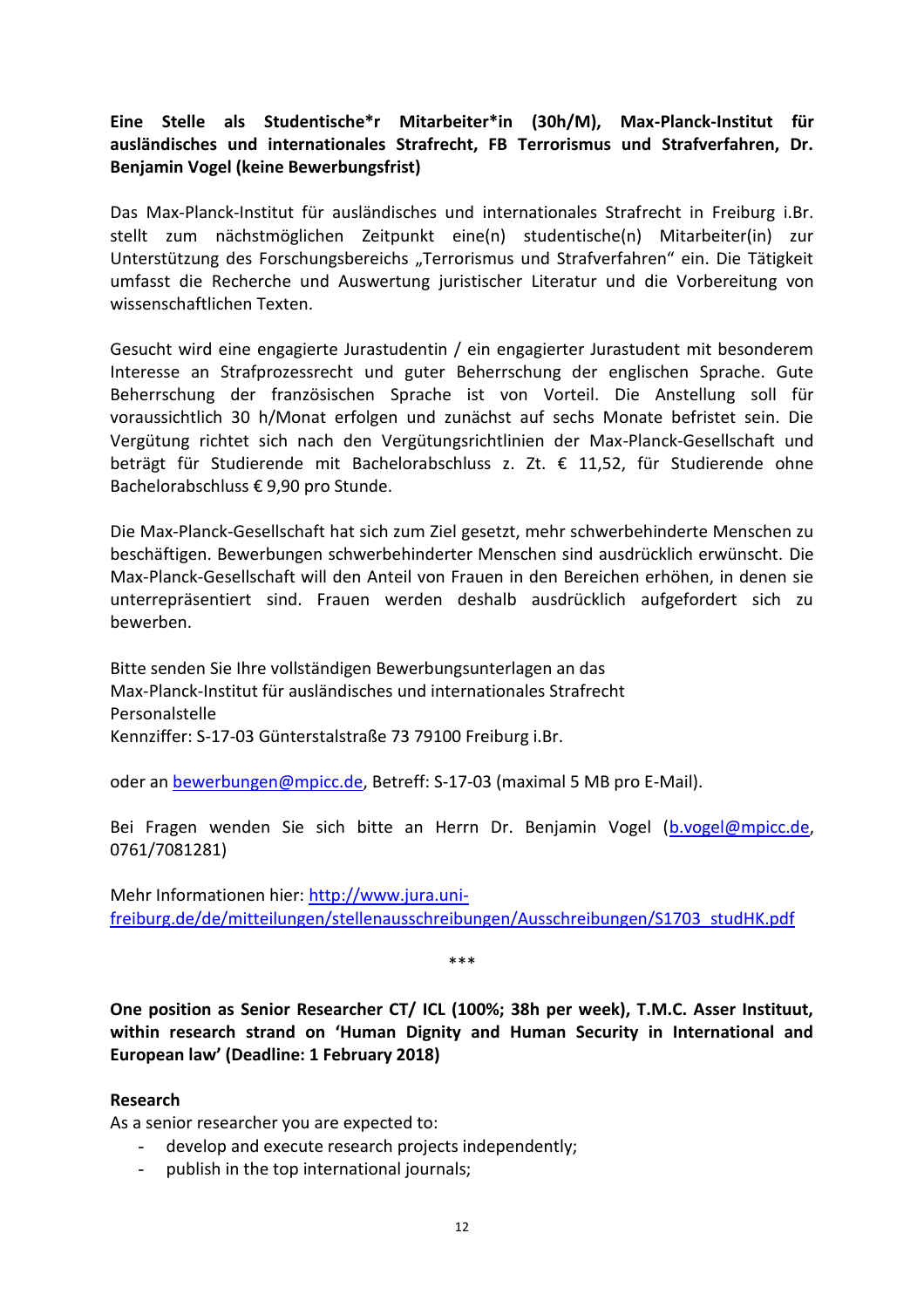- participate in international seminars and conferences;
- coordinate, develop and execute research projects in collaboration with other Asser researchers;
- have an active interest in other work in the research group and enjoy contributing to the Asser research community;
- contribute to Asser's knowledge dissemination activities, in particular be actively involved in CT related projects valorising knowledge to a broader (non-legal) audience;
- Initiate, contribute to, and participate in 'third stream money' funded research projects and their acquisition.

### **Requirements**

Candidates are expected to meet the following requirements:

- a completed PhD in International Law, with a focus on counter-terrorism. The successful candidate should have general knowledge and understanding of the entire counter-terrorism field, from the preventive dimension to the repressive side, but the main focus should lie with the latter dimension and includes expertise on legal aspects such as (digital) evidence gathering, investigation and prosecution. In this context, knowledge of (the prosecution of) international crimes more generally (international criminal law) is required;
- the successful candidate is able to interact in a culturally and politically sensitive environment and able to transform a set of "good practices" (http://toolkit.thegctf.org) into a varied range of products that are (also) accessible to a broader (non-)legal audience;
- experience in (multidisciplinary) research;
- a demonstrated track record of high-level academic publications;
- demonstrated experience in contributing to the relevant policy debates;
- enthusiasm to contribute to a stimulating and motivating research community;
- the ability to apply critical insights constructively;
- a strong and relevant international network;
- fluency in English. Knowledge of French, Arabic or Dutch is a distinct advantage;
- demonstrable organisational and communicative skills;
- willingness to compete to attract external funding for research projects;
- the ability to network efficiently and use social media effectively;
- the ability to work under pressure and meet deadlines;
- quality-oriented, conscientious, cooperative and creative, result orientated.

### **Conditions**

Salary scale: 12 according to the collective labour agreement of the Dutch Universities (VSNU). Remuneration depends on the actual level of education, experience and knowledge with a maximum of  $\epsilon$  5,330 gross per month based on a full time equivalent (38 hours). Secondary benefits at Dutch universities are attractive and include an 8% holiday allowance and an 8.3% end of year allowance.

This appointment will be initially for a period of two years. Extension of the appointment is subject to satisfactory performance and the availability of funds.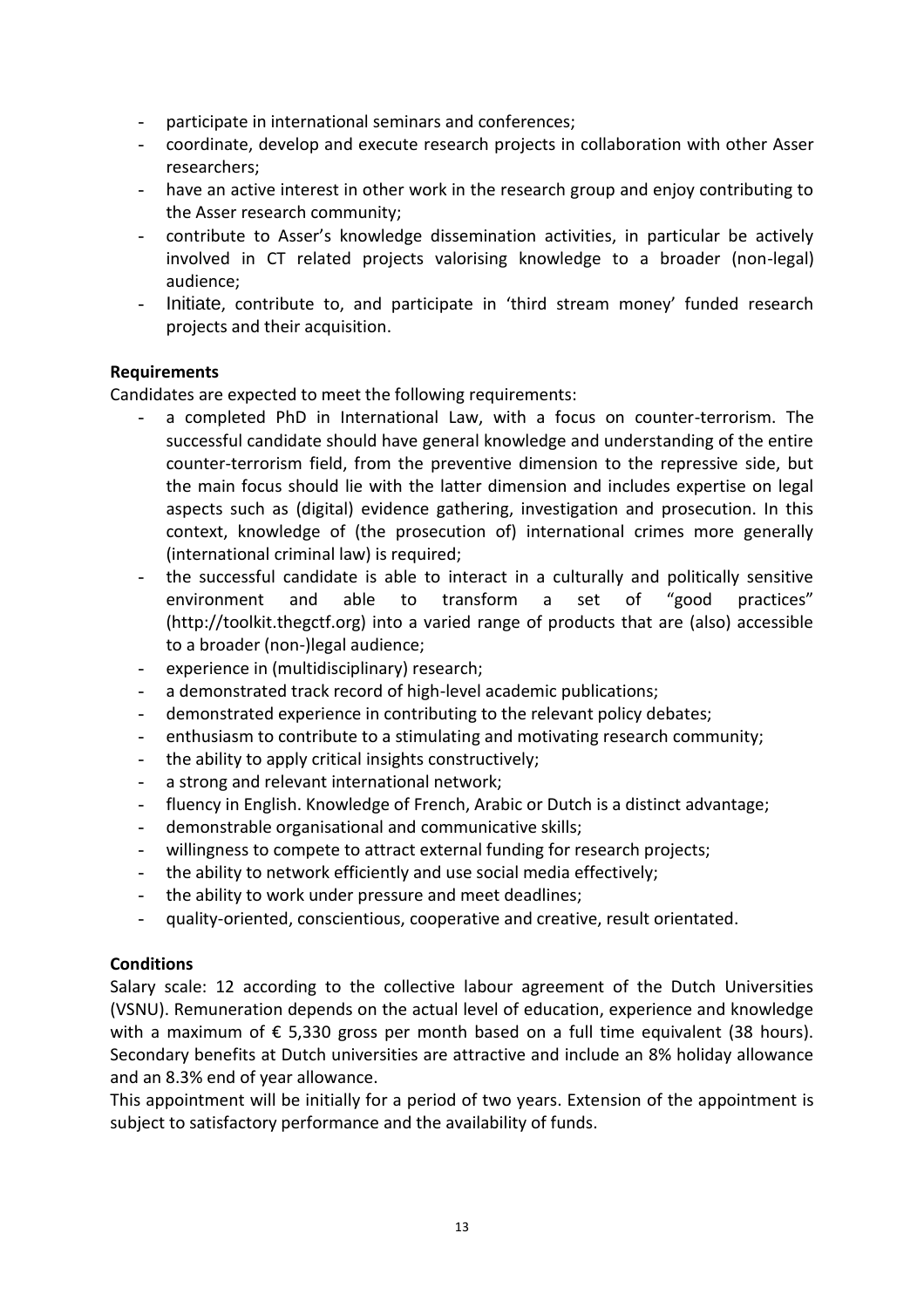### **Applications**

To apply, please submit your CV, a letter of motivation, a written piece of max. 25 pages (e.g. a published paper), two letters of recommendation in pdf, and a short research proposal (2000 words max), which sets out questions you would like to investigate in the context of our research framework and linked to the particular research strand mentioned. Locate these in the relevant literature and indicate the method you intend to use to answer the research questions indicated.

Your application must be submitted in English and in MS-Word and send to Prof. Dr Janne Nijman, academic director of the T.M.C. Asser Instituut ([directiesecretariaat@asser.nl](mailto:directiesecretariaat@asser.nl)), mentioning "Vacancy Senior Researcher CT ICL". Applications not comprising all of the above will not be considered.

More information here: [http://www.asser.nl/about-the-institute/jobs-opportunities/senior](http://www.asser.nl/about-the-institute/jobs-opportunities/senior-researcher-ct-icl/)[researcher-ct-icl/](http://www.asser.nl/about-the-institute/jobs-opportunities/senior-researcher-ct-icl/)

\*\*\*

# <span id="page-16-0"></span>**Eine W1-Professur (mit Tenure Track nach W2) für Öffentliches Recht und Menschenrechte, Justus-Liebig-Universität Gießen (Bewerbungsfrist: 8. Februar 2018)**

Aufgrund der erfolgreichen Einwerbung im Bund-Länder-Programm zur Förderung des wissenschaftlichen Nachwuchses (Tenure-Track-Programm) ist im Fachbereich Rechtswissenschaft zum nächstmöglichen Zeitpunkt eine W1-Professur (mit Tenure Track nach W2) für Öffentliches Recht und Menschenrechte unter Beachtung des § 64 Abs. 3 und 4 HHG für die Dauer von sechs Jahren zu besetzen. Gemäß § 64 Abs. 3 HHG soll die Bewerberin oder der Bewerber an einer anderen Hochschule als der Justus-Liebig-Universität Gießen (JLU) promoviert haben oder nach der Promotion mindestens zwei Jahre außerhalb der JLU wissenschaftlich tätig gewesen sein. Die Dauer der wissenschaftlichen Tätigkeit nach der Promotion soll vier Jahre, im Fall der erfolgreichen Absolvierung einer Weiterbildung nach § 62 Abs. 6 HHG sieben Jahre, nicht übersteigen. Im Falle der Bewährung, die gem. § 64 Abs. 2 HHG in einem Evaluations- verfahren festzustellen ist, wird die dauerhafte Übertragung einer W2-Professur zugesagt.

Die/Der Stelleninhaber/in hat die Aufgabe, das Arbeitsgebiet des internationalen Menschenrechtsschutzes aus öffentlich-rechtlicher Perspektive in Forschung und Lehre zu vertreten. Gesucht wird eine Persönlichkeit mit herausragender wissenschaftlicher Qualifikation. Der Stelleninhaber/Die Stelleninhaberin soll während der Qualifikationsphase (auch englischsprachige) Lehrveranstaltungen im Umfang von 4 SWS im Bereich des Öffentlichen Rechts anbieten. Die/Der Stelleninhaber/in soll die internationale Ausrichtung des Fachbereichs stärken, sich an der Betreuung der internationalen Programme des Fachbereichs beteiligen und möglichst in der Forschungsgruppe Migration und Menschenrechte (FGMM) mitwirken. Erste Erfahrungen in der Einwerbung von Drittmitteln sind erwünscht. Während der Tätigkeit an der JLU werden Erfolge in der eigenständigen Einwerbung von Drittmitteln erwartet. Vorausgesetzt wird darüber hinaus die Bereitschaft zur Mitarbeit am Gießener Graduiertenzentrum Sozial-, Wirtschafts- und Rechtswissenschaften (GGS). Eine Integration von Genderaspekten in Lehre und Forschung ist erwünscht. Sehr gute Deutsch- und Englischkenntnisse werden erwartet.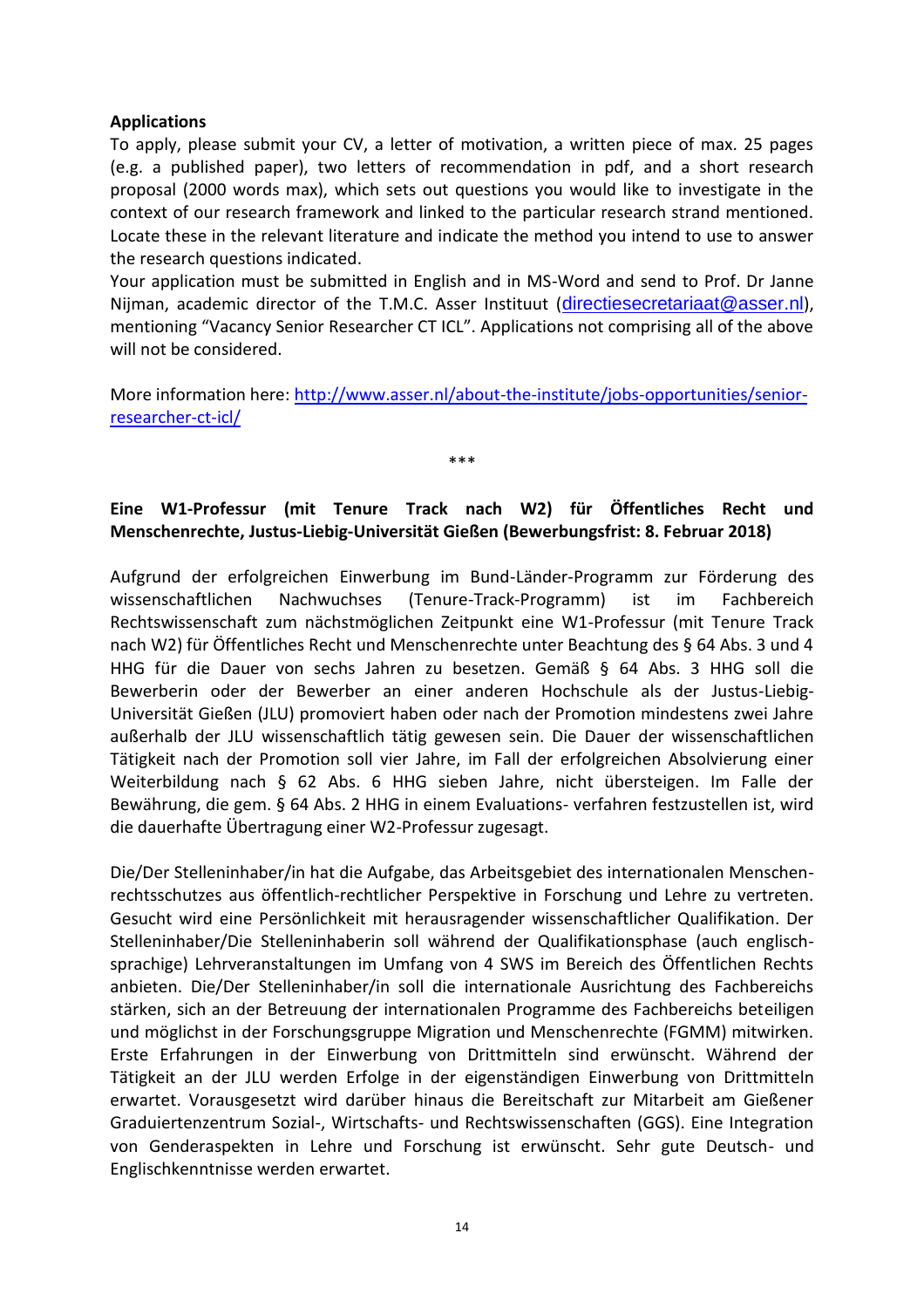Die JLU strebt einen höheren Anteil von Frauen im Wissenschaftsbereich an; deshalb bitten wir qualifizierte Wissenschaftlerinnen nachdrücklich, sich zu bewerben. Aufgrund des Frauenförderplanes besteht eine Verpflichtung zur Erhöhung des Frauenanteils. Die JLU verfolgt auch das Ziel einer verstärkten Gewinnung von Führungskräften mit Gender- und Familienkompetenz. Die JLU versteht sich als familiengerechte Hochschule. Bewerberinnen und Bewerber mit Kindern sind willkommen.

Ihre Bewerbung (keine E-Mail) richten Sie bitte unter Angabe des Aktenzeichens 1-01/18 mit den erforderlichen Unterlagen einschließlich aussagefähiger Belege über Ihre pädagogische Eignung bis zum 08. Februar 2018 an den Präsidenten der Justus-Liebig- Universität Gießen, Erwin-Stein-Gebäude, Goethestraße 58, D-35390 Gießen. Zu den Einstellungsvoraussetzungen und erforderlichen Bewerbungsunterlagen wird empfohlen, unsere Hinweise unter <http://www.uni-giessen.de/stellenmarkt/merkblatt.pdf> zu beachten. - Bewerbungen Schwerbehinderter werden - bei gleicher Eignung - bevorzugt. Wir bitten, Bewerbungen nur in Kopie vorzulegen, da diese nach Abschluss des Verfahrens nicht zurückgesandt werden.

Der Link zur Ausschreibung:

<http://www.inst.uni-giessen.de/stellenmarkt/pdf/stelle0010390.pdf>

Link to the English version: <http://www.inst.uni-giessen.de/stellenmarkt/pdf/stelle0010380.pdf>

<span id="page-17-0"></span>**Eine Stelle als Akademische/r Mitarbeiter/in (50%), Europa Universität Viadrina Frankfurt (Oder), Lehrstuhl für Öffentliches Recht, insbesondere Europarecht, Prof. Dr. Karsten Nowak (Bewerbungsfrist: 16. Februar 2018)**

\*\*\*

### **Zu Ihren Aufgaben gehören:**

- Unterstützung des Lehrstuhls im Rahmen von Forschung und Lehre

- Abhalten einer vorlesungsbegleitenden Arbeitsgemeinschaft, vorrangig im Europarecht und Öffentlichen Recht

- Unterstützung des Lehrstuhls im Rahmen von Drittmittelprojekten

### **Ihr Profil umfasst:**

- 1. Juristisches Staatsexamen oder vergleichbarer Abschluss
- Sehr gute Kenntnisse im Europarecht
- Gute Englischkenntnisse
- Bereitschaft zur Promotion

### **Wir bieten Ihnen:**

- Arbeiten und Leben an einer lebendigen Universität mit internationalem Profil
- Einen stetigen interdisziplinären Austausch, vor allem im osteuropäischen Raum
- Eine familienfreundliche Hochschule
- Angebot flexibler Arbeitszeitmodelle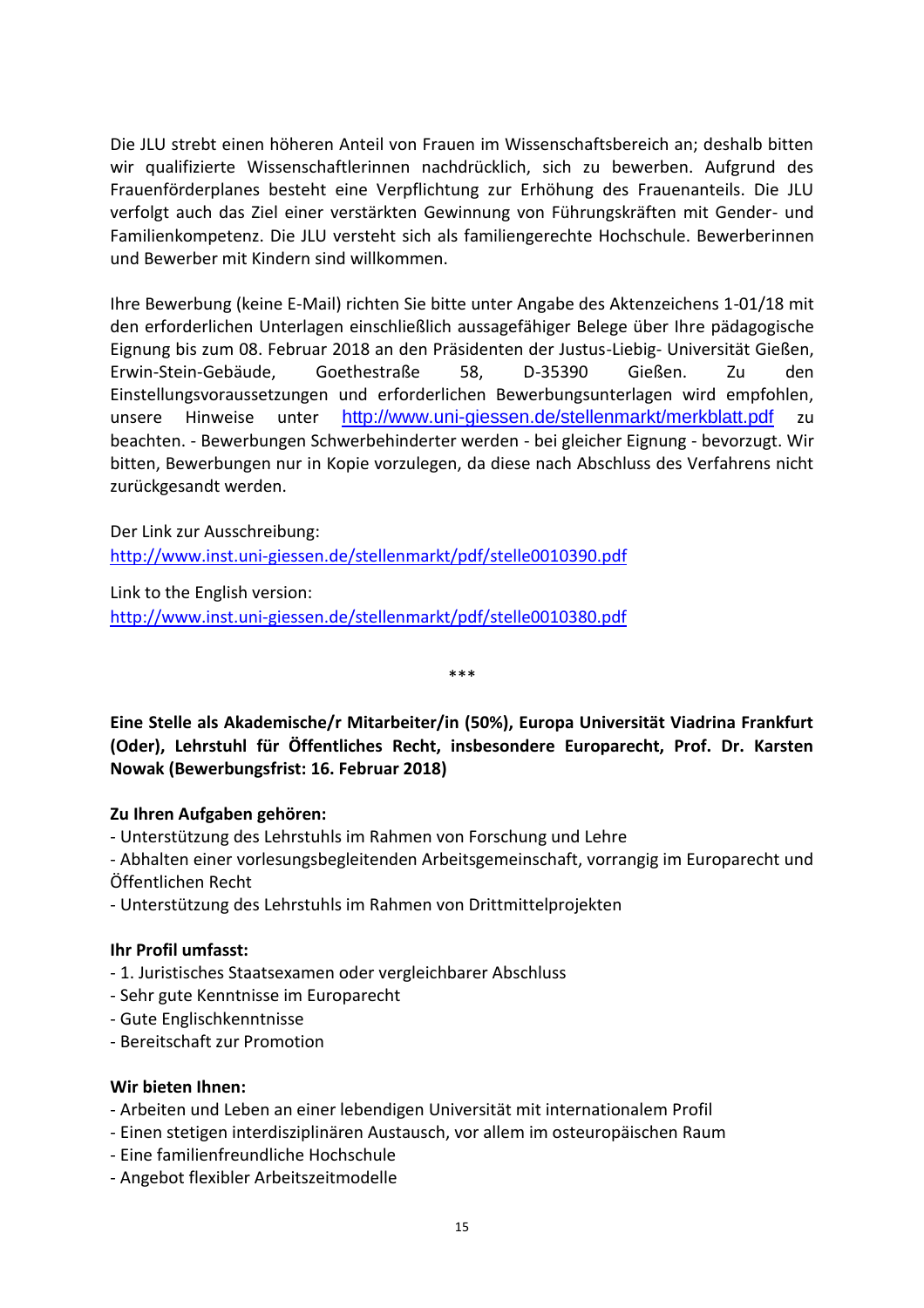- Gesundheitsmanagement (Gesundheitskurse oder physiotherapeutische Behandlungen unter Freistellung der Arbeitszeit)

- Zusätzliche Altersvorsorge über die VBL

- Angebote der fachlichen Aus- und Weiterbildung

Mehr Informationen hier: [https://www.europa](https://www.europa-uni.de/de/struktur/verwaltung/dezernat_2/stellenausschreibung/1116-18-01.pdf)[uni.de/de/struktur/verwaltung/dezernat\\_2/stellenausschreibung/1116-18-01.pdf](https://www.europa-uni.de/de/struktur/verwaltung/dezernat_2/stellenausschreibung/1116-18-01.pdf)

\*\*\*

<span id="page-18-0"></span>**Zwei Stellen als wissenschaftliche Mitarbeiter/innen (100% bzw. 50%), Universität Bonn, Institute für Öffentliches Recht und Völkerrecht, Professor Dr. DDr. h.c. Matthias Herdegen (Bewerbungsfrist: 23. Februar 2018)**

Zum 01.05.2018 sind am Lehrstuhl Professor Herdegen zwei Stellen als Wissenschaftliche Mitarbeiterin oder Wissenschaftlicher Mitarbeiter (100% bzw. 50%) zu besetzen.

Nähere Informationen entnehmen Sie bitte den Stellenausschreibungen auf der Webseite des Lehrstuhls:<https://www.jura.uni-bonn.de/lehrstuhl-prof-dr-dr-hc-herdegen/>

Ausschreibung 50%-Stelle: [https://www.jura.uni](https://www.jura.uni-bonn.de/fileadmin/Fachbereich_Rechtswissenschaft/Einrichtungen/Lehrstuehle/Herdegen/Stellenausschreibungen/Ausschreibung_Herdegen_50.pdf)[bonn.de/fileadmin/Fachbereich\\_Rechtswissenschaft/Einrichtungen/Lehrstuehle/Herdegen/S](https://www.jura.uni-bonn.de/fileadmin/Fachbereich_Rechtswissenschaft/Einrichtungen/Lehrstuehle/Herdegen/Stellenausschreibungen/Ausschreibung_Herdegen_50.pdf) [tellenausschreibungen/Ausschreibung\\_Herdegen\\_50.pdf](https://www.jura.uni-bonn.de/fileadmin/Fachbereich_Rechtswissenschaft/Einrichtungen/Lehrstuehle/Herdegen/Stellenausschreibungen/Ausschreibung_Herdegen_50.pdf)

<span id="page-18-1"></span>Ausschreibung 100%-Stelle: [https://www.jura.uni](https://www.jura.uni-bonn.de/fileadmin/Fachbereich_Rechtswissenschaft/Einrichtungen/Lehrstuehle/Herdegen/Stellenausschreibungen/Ausschreibung_Herdegen_100.pdf)[bonn.de/fileadmin/Fachbereich\\_Rechtswissenschaft/Einrichtungen/Lehrstuehle/Herdegen/S](https://www.jura.uni-bonn.de/fileadmin/Fachbereich_Rechtswissenschaft/Einrichtungen/Lehrstuehle/Herdegen/Stellenausschreibungen/Ausschreibung_Herdegen_100.pdf) [tellenausschreibungen/Ausschreibung\\_Herdegen\\_100.pdf](https://www.jura.uni-bonn.de/fileadmin/Fachbereich_Rechtswissenschaft/Einrichtungen/Lehrstuehle/Herdegen/Stellenausschreibungen/Ausschreibung_Herdegen_100.pdf)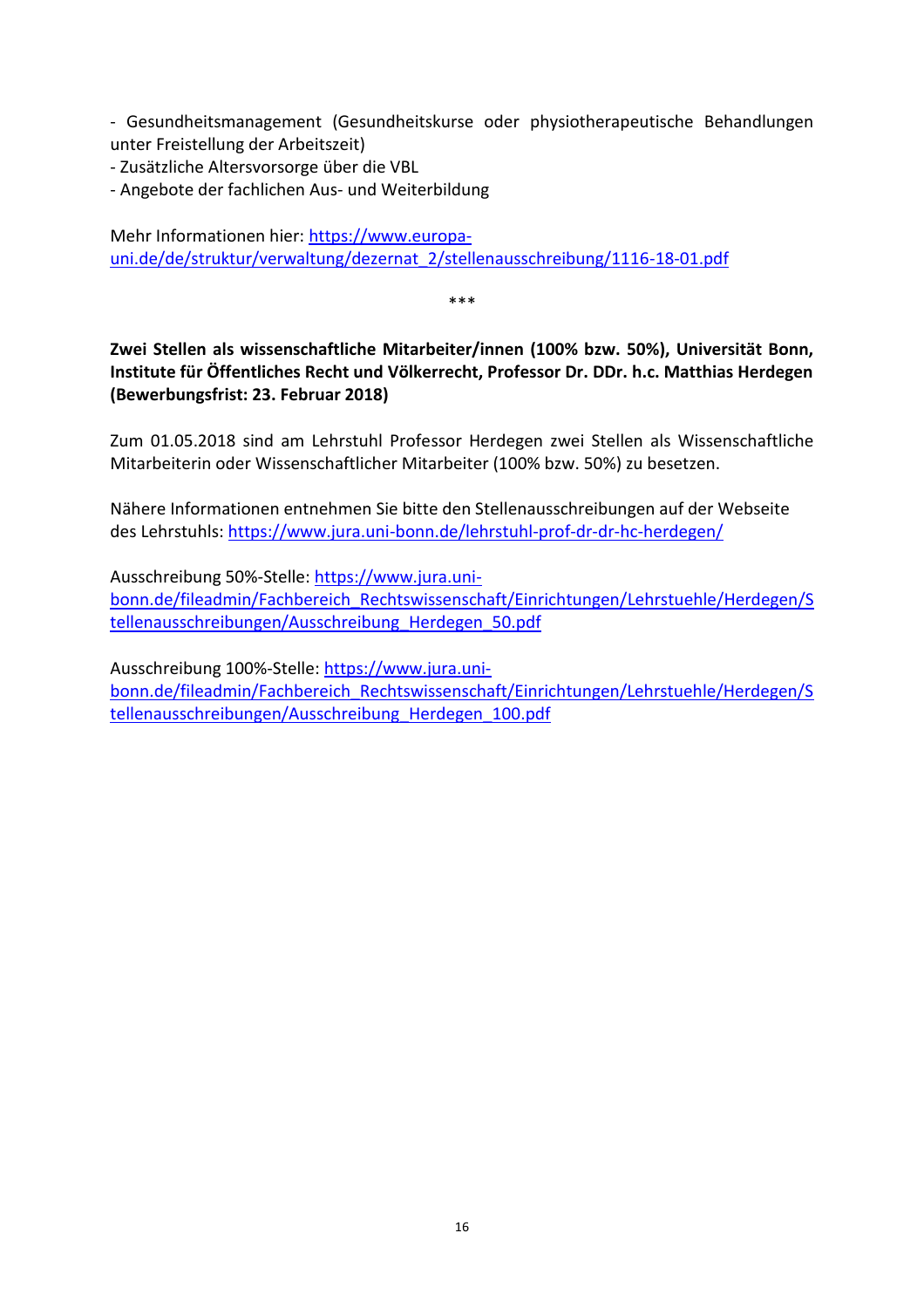# **III. Call for Papers**

# <span id="page-19-0"></span>**Call for Papers: "Coloquios de Derecho Internacional" Annual Conference, Universidad de La Frontera Law & Business School (Chile), 1 May and 1 June 2018, Pucón, Chile (Deadline 02 April 2018)**

The Universidad de La Frontera Law & Business School (Chile), sponsored by the Chilean International Law Society, is pleased to announce a call for papers for the eighth version of the "Coloquios de Derecho Internacional". The conference will be held on 31 May and 1 June 2018 in Pucón, Chile. Proposals should be in English, Spanish or Portuguese and the conference will be conducted in Spanish. The deadline for submitting proposals is 2 April 2018.

Further information at<http://dip.ufro.cl/>

\*\*\*

<span id="page-19-1"></span>**Appel à Contributions, Le principe d'autodétermination un siècle après le traité de Versailles: d'hier à aujourd'hui – et demain ? Atelier des jeunes chercheurs Université de Strasbourg, les 26 et 27 septembre 2018 (Deadline 28 Février 2018)**

**"Le principe d'autodétermination un siècle après le traité de Versailles: d'hier à ajourd'hui - et demain?"**

L'année 2018 marque le 100e anniversaire de la fin de la Première Guerre Mondiale. Lors des négociations en vue du Traité de Versailles, l'autodétermination des peuples a émergé comme principe destiné à former l'un des piliers de la société internationale. Consacrée dans la Charte de l'ONU en tant qu'élément de la consolidation de la paix internationale lié au respect des droits de l'homme, l'autodétermination a été au fondement de la décolonisation.

Un siècle après, la mise en œuvre du principe d'autodétermination demeure d'actualité, à la fois comme objet d'aspiration et comme motif de controverse. Ce principe reste ambigu, notamment dans sa relation avec l'intégrité étatique, l'Etat de droit et les principes démocratiques.

L'atelier de recherche réunira les contributions de doctorants, docteurs et post-doctorants des universités francophones et germanophones autour de la question : comment repenser le principe d'autodétermination au 21ème siècle à l'aune de l'expérience des cent dernières années ?

Des propositions de communication peuvent être faites sur les thèmes suivants (la liste n'est pas exhaustive) :

-Qui est le titulaire du droit à l'autodétermination ? Comment concilier les droits des peuples et les droits individuels?

-Peut-on dépasser le clivage autodétermination interne/autodétermination externe?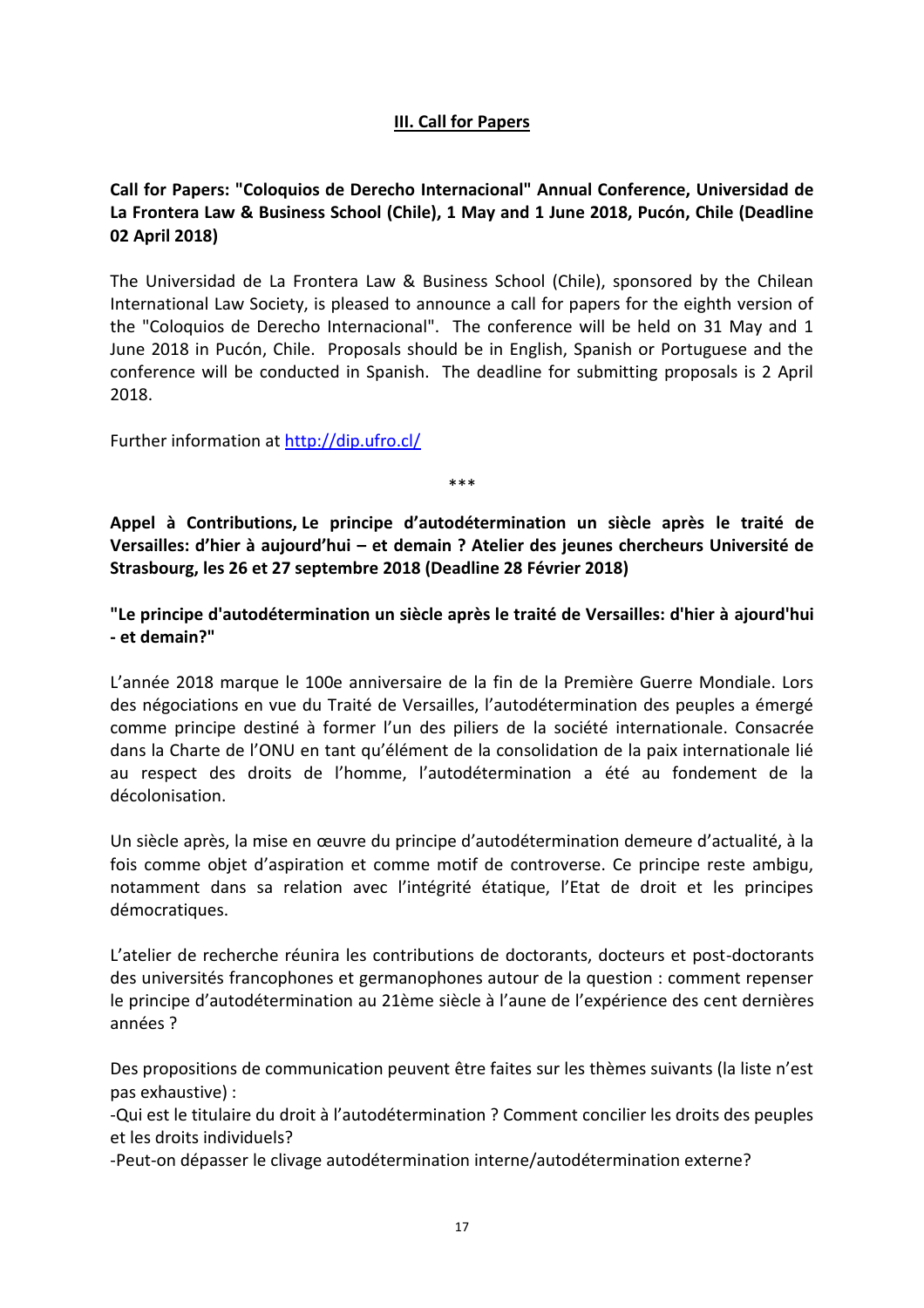-Comment articuler le principe d'autodétermination et les fondements interétatiques de la société internationale?

-Quelles procédures pour la mise en œuvre du principe d'autodétermination (plébiscite, référendum, consultation, démocratie participative…)?

-Autodétermination de l'Etat, autonomie constitutionnelle et contraintes pesant sur l'exercice des compétences de l'Etat

-Relation du principe d'autodétermination avec les principes constitutionnels d'unité, intégrité, démocratie et souveraineté nationale ou populaire

-Le « droit de décider », invoqué notamment en Catalogne, existe-t-il?

-Principe d'autodétermination et droit constitutionnel global

-Quelle place pour le principe d'autodétermination dans l'Union européenne?

-Quel avenir pour le(s) droit(s) des minorités?

-Les processus de décolonisation encore en cours

-L'autodétermination des peuples autochtones

Des propositions de communication (maximum 500 mots) rédigées en allemand ou en français et accompagnées d'un CV sont à envoyer à l'adresse suivante : [sfdi.dgir.junior@gmail.com](mailto:sfdi.dgir.junior@gmail.com)

La date limite d'envoi des candidatures est fixée au 28 février 2018.

L'atelier aura lieu à l'Université de Strasbourg. Les frais de transport et d'hébergement, y compris pendant le colloque SFDI/DGIR consacré au Traité de Versailles qui aura lieu les 28 et 29 septembre 2018, seront pris en charge par les organisateurs pour les intervenants sélectionnés.

Pr. Emanuel Castellarin et Pr. Andrea Hamann Université de Strasbourg

\*\*\*

# <span id="page-20-0"></span>**International Bio Law and Universality: The Role of International Organizations and International Courts in this Field, ESIL IG on International Bio Law, 13 September 2018, University of Manchester (Deadline for abstract submission: 30 April 2018)**

This international workshop is focused on the relationship between International Bio Law and Universalization. ESIL-SEDI members working on Bio Law and related areas will be welcome to take part in this initiative. This workshop has two objectives: first of all, to show how International Organizations and/or international courts have permitted the evolution and progress of this field of International Law; secondly, this event will try to contribute to build bridges between some ESIL-SEDI Interest Groups dealing with common fields of interest. With this aim, we encourage you to participate in this International Workshop.

Please send all submissions (in word or PDF format, not exceeding 400 words), including a CV and via e-mail to [esiligbiolaw@us.es.](mailto:esiligbiolaw@us.es)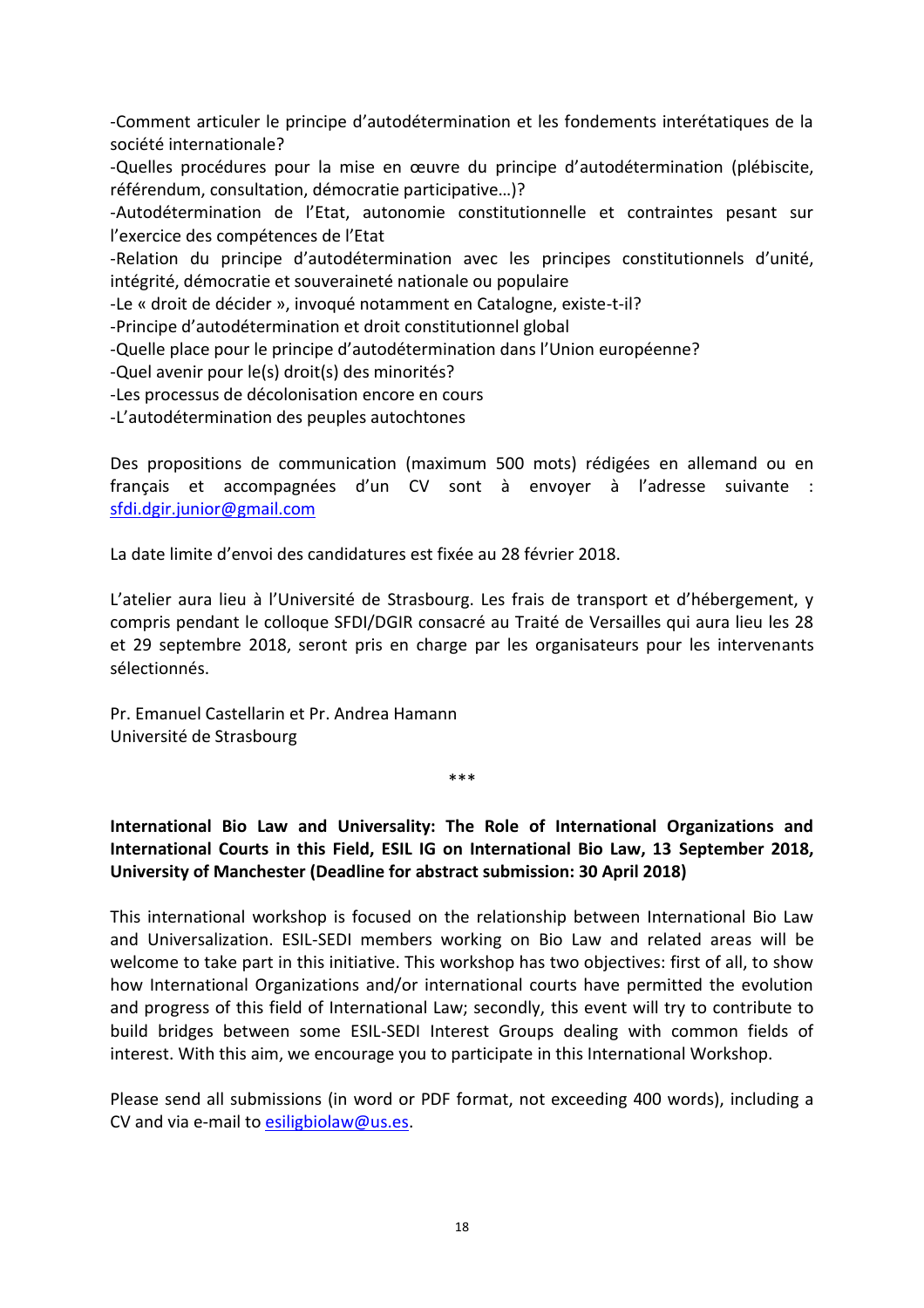<span id="page-21-0"></span>More information here: [http://www.esil](http://www.esil-sedi.eu/sites/default/files/CALL%20FOR%20PAPERSbio%20law.manchester.pdf)[sedi.eu/sites/default/files/CALL%20FOR%20PAPERSbio%20law.manchester.pdf](http://www.esil-sedi.eu/sites/default/files/CALL%20FOR%20PAPERSbio%20law.manchester.pdf)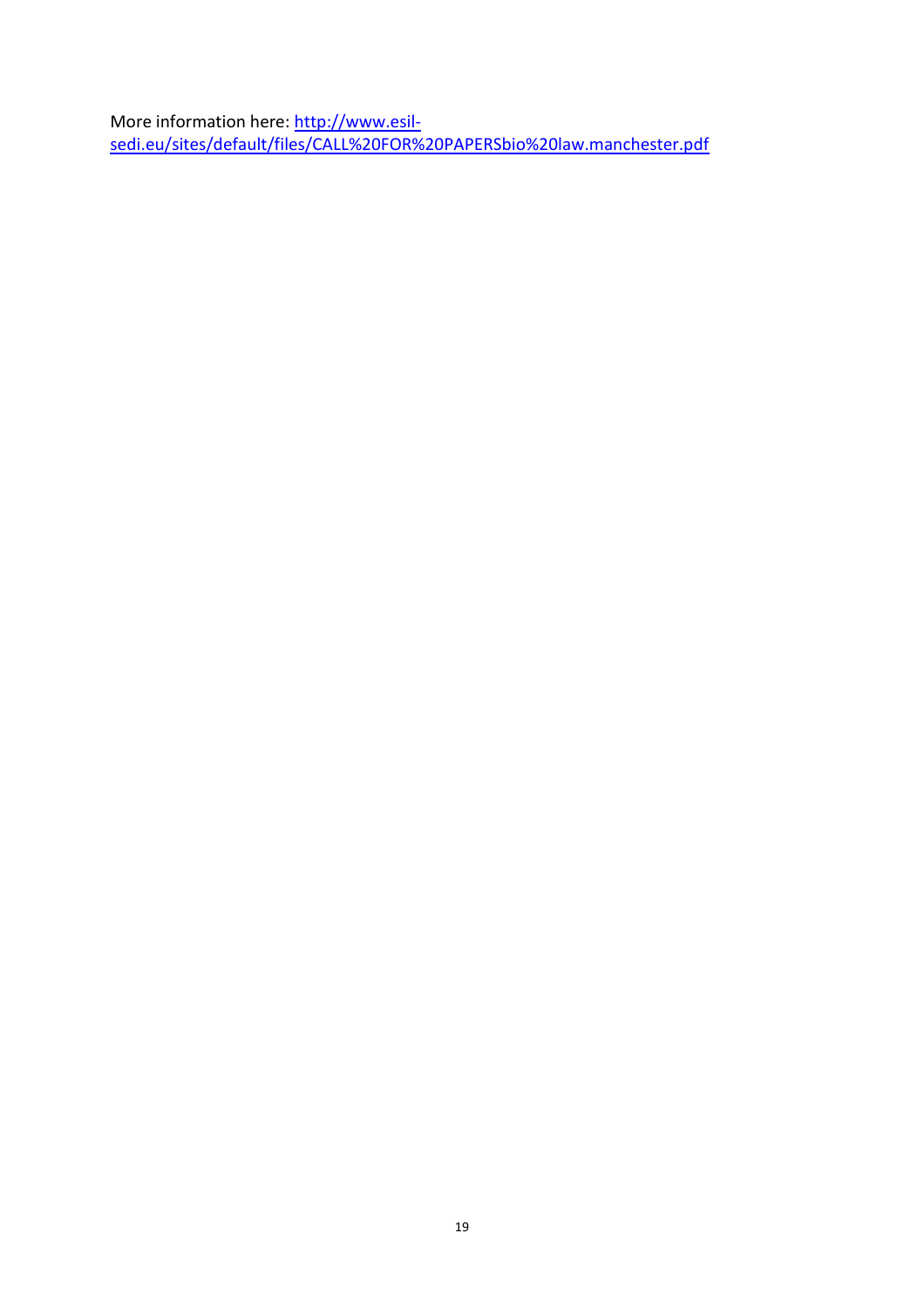# **IV. Summer Schools und Weiterbildung**

# <span id="page-22-0"></span>**Human Rights Law course, Academy of European Law, European University Institute, 18 - 29 June 2018, Florence, Italy (Deadline: 16 April 2018)**

### **Academy of European Law Summer Courses**

The Academy of European Law holds two Summer Courses each year, with one course on Human Rights Law and another on the Law of the European Union. The two summer courses - featuring distinguished lectures, a general course, and a series of specialized courses - are open to advanced students of law or related fields, academics, lawyers, and practitioners.

The programmes for the Academy of European Law's 2018 Summer Courses will be online by January 2018.

The summer courses will take place at Villa Salviati.

The Academy of European Law was founded in 1990 by Prof. Antonio Cassese and Prof. Joseph H.H. Weiler, and the annual summer courses promote teaching and scholarship in Human Rights Law and the Law of the European Union Law.

More information here: [https://www.eui.eu/DepartmentsAndCentres/Law/SummerSchools#AcademyofEuropeanLa](https://www.eui.eu/DepartmentsAndCentres/Law/SummerSchools#AcademyofEuropeanLawSummerCourses) [wSummerCourses](https://www.eui.eu/DepartmentsAndCentres/Law/SummerSchools#AcademyofEuropeanLawSummerCourses)

\*\*\*

<span id="page-22-1"></span>**The Law of the European Union course, Academy of European Law, European University Institute, 2 - 13 July 2018, Florence, Italy (Deadline: 16 April 2018)**

### **Academy of European Law Summer Courses**

The Academy of European Law holds two Summer Courses each year, with one course on Human Rights Law and another on the Law of the European Union. The two summer courses - featuring distinguished lectures, a general course, and a series of specialized courses - are open to advanced students of law or related fields, academics, lawyers, and practitioners.

The programmes for the Academy of European Law's 2018 Summer Courses will be online by January 2018.

The summer courses will take place at Villa Salviati.

The Academy of European Law was founded in 1990 by Prof. Antonio Cassese and Prof. Joseph H.H. Weiler, and the annual summer courses promote teaching and scholarship in Human Rights Law and the Law of the European Union Law.

More information here:

[https://www.eui.eu/DepartmentsAndCentres/Law/SummerSchools#AcademyofEuropeanLa](https://www.eui.eu/DepartmentsAndCentres/Law/SummerSchools#AcademyofEuropeanLawSummerCourses) [wSummerCourses](https://www.eui.eu/DepartmentsAndCentres/Law/SummerSchools#AcademyofEuropeanLawSummerCourses)